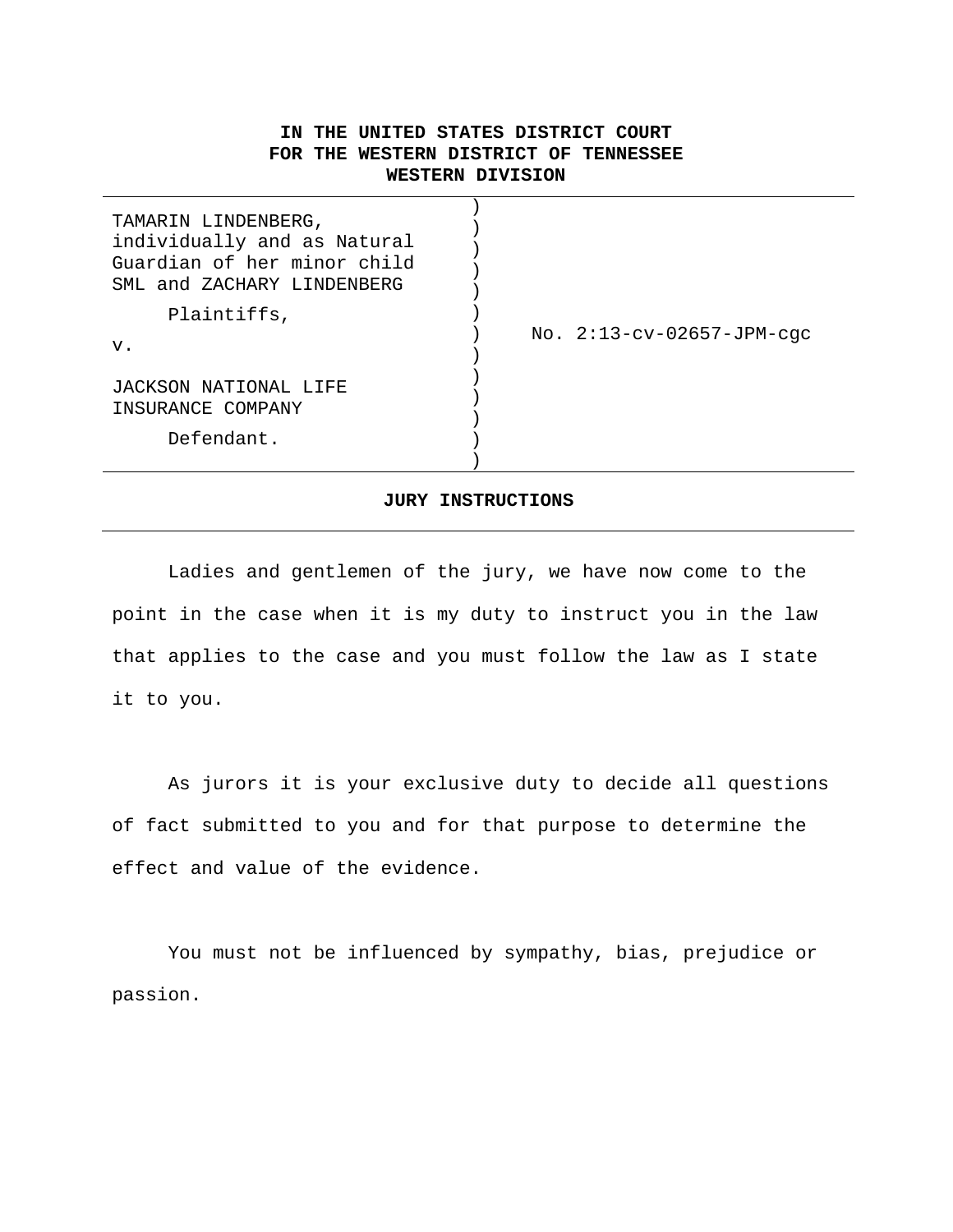You are not to single out any particular part of the instructions and ignore the rest, but you are to consider all the instructions as a whole and regard each in the light of all the others.

All of the instructions are equally important. The order in which these instructions are given has no significance. You must follow all of the instructions and not single out some and ignore others.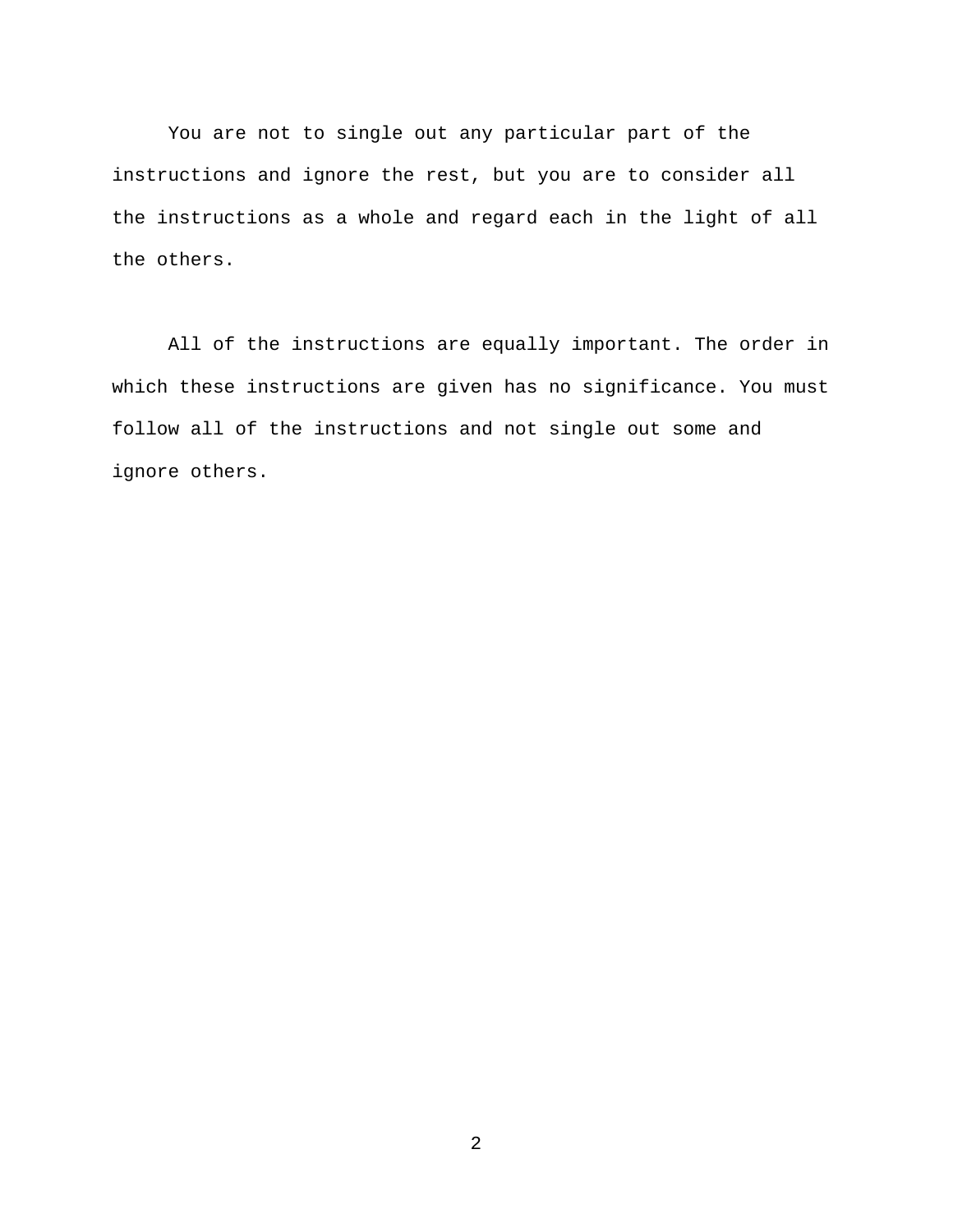#### **I. GENERAL INSTRUCTIONS**

## A. Burden of Proof and Consideration of the Evidence

 I will now instruct you with regard to where the law places the burden of making out and supporting the facts necessary to prove the theories in the case.

 When, as in this case, the Defendant denies the material allegations of the Plaintiff's claims, the law places upon the Plaintiff the burden of supporting and making out her claims upon every material issue in controversy by the greater weight or preponderance of the evidence.

 At various points in the instructions the Court will instruct on whom the law places the burden of proof regarding each particular issue.

 Preponderance of the evidence means that amount of factual information presented to you in this trial which is sufficient to cause you to believe that an allegation is probably true. In order to preponderate, the evidence must have the greater convincing effect in the formation of your belief. If the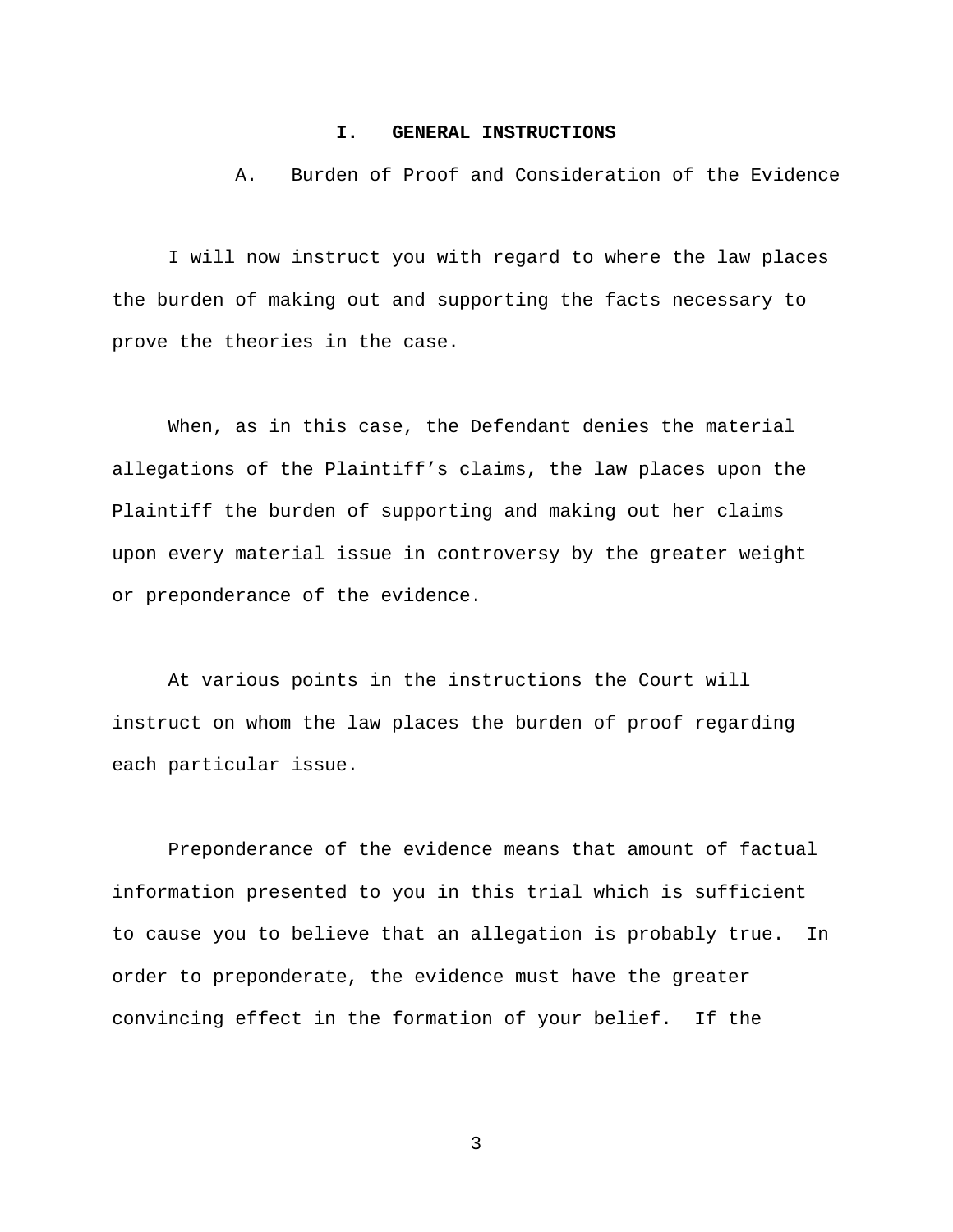evidence on a particular issue appears to be equally balanced, the party having the burden of proving that issue must fail.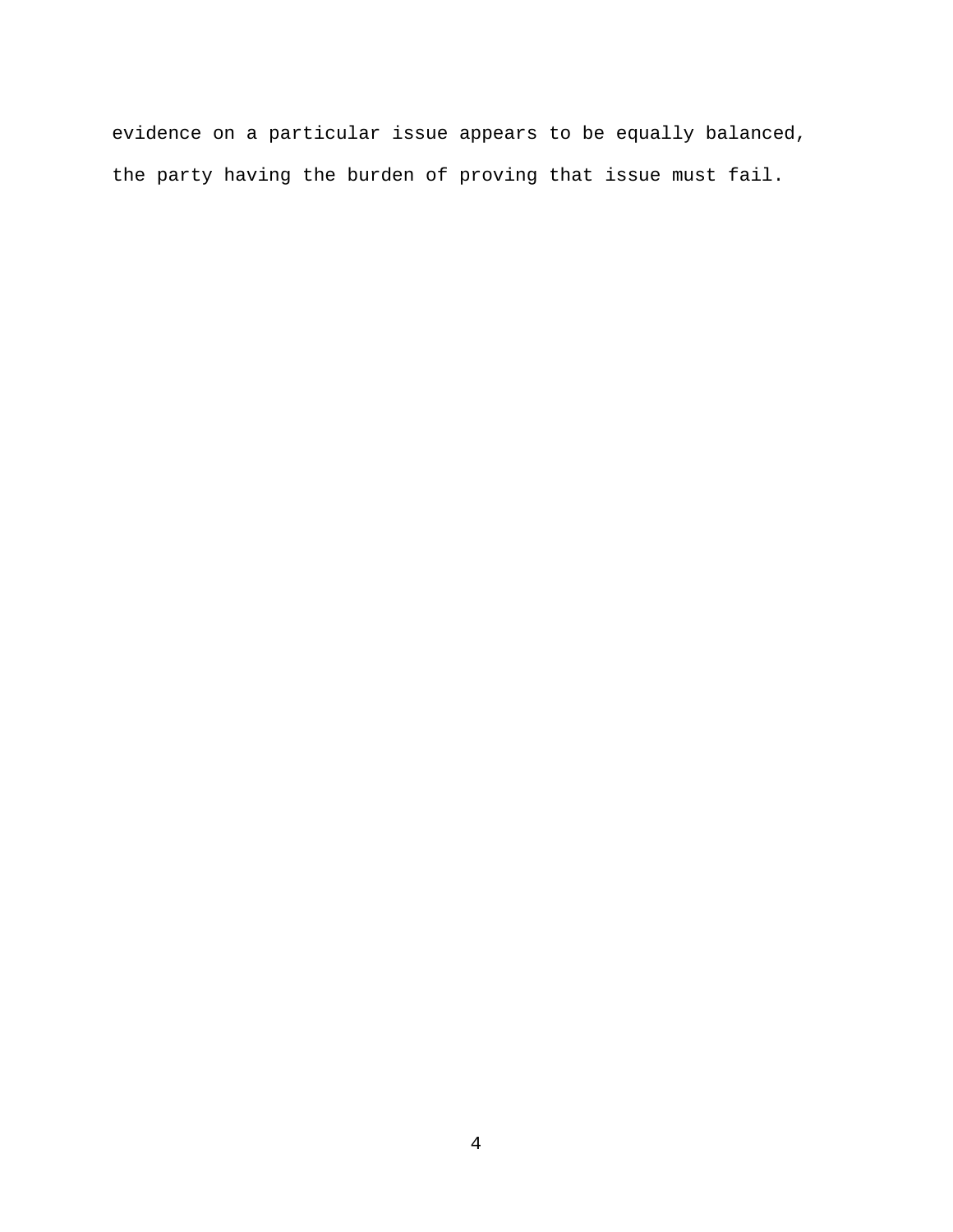### B. Corporation Not to Be Prejudiced

 In this case, Defendant Jackson National Life Insurance Company is a corporation. The fact that one of the parties is a corporation must not influence you in your deliberations or in your verdict.

You may not discriminate between corporations and natural individuals, such as Ms. Lindenberg. Each is a person in the eyes of the law, and each is entitled to the same fair and impartial consideration and to justice by the same legal standards.

This case should be considered and decided by you as an action between persons of equal standing in the community, of equal worth, and holding the same or similar stations of life. A corporation is entitled to the same fair trial at your hands as a private individual. All persons, including corporations, stand equal before the law, and are to be dealt with as equals in a court of justice.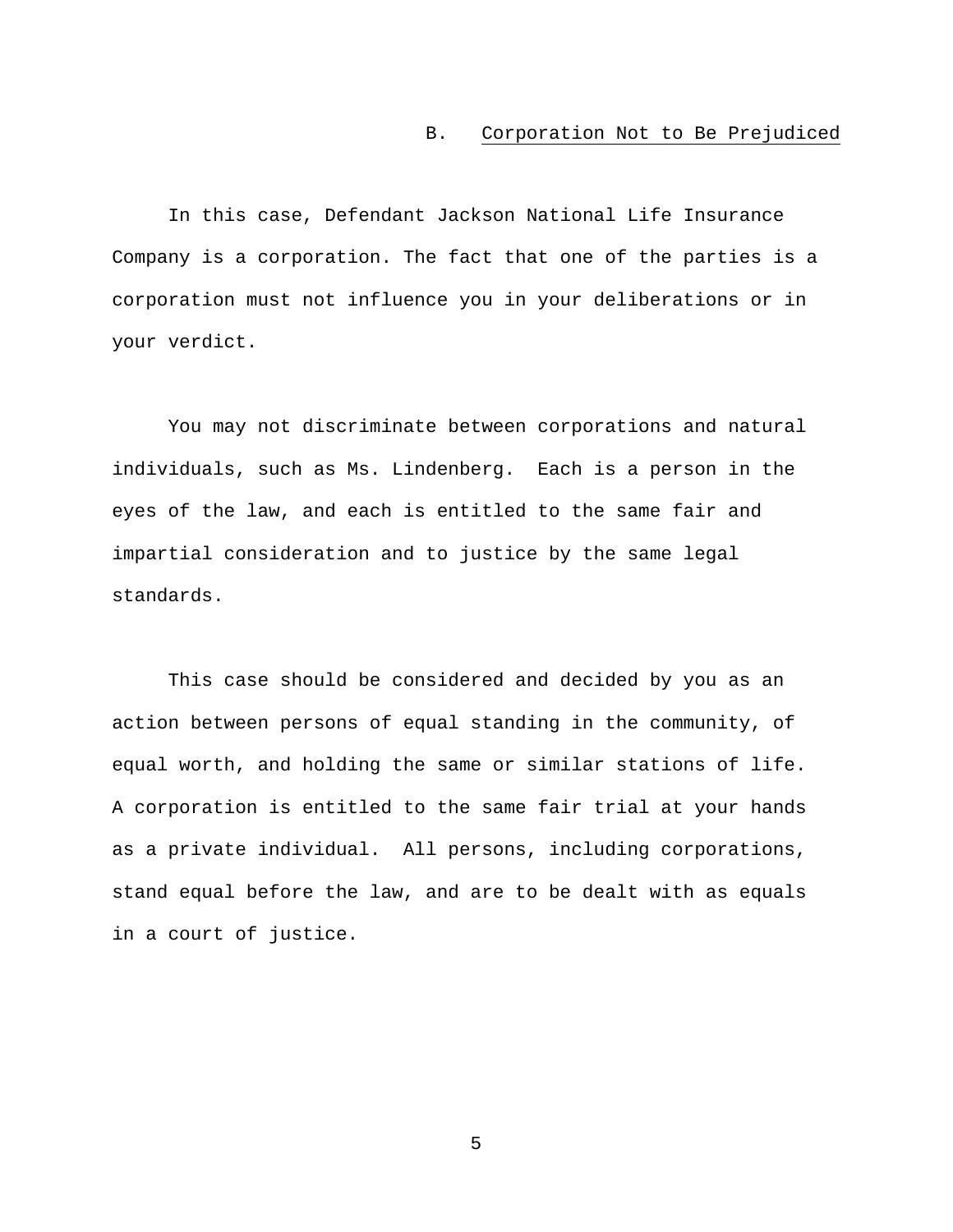When a corporation is a party in a case, that does not mean that only one body can be considered by you in determining its claims or its liability in the case. A corporation acts not only through the policies and decisions that it makes, but also through its designated supervisory employees and others designated by the corporation to act on its behalf.

As you apply subsequent portions of these instructions you will have to determine whether or not individual corporate employees were authorized to act on behalf of the corporation when that individual did what he or she did.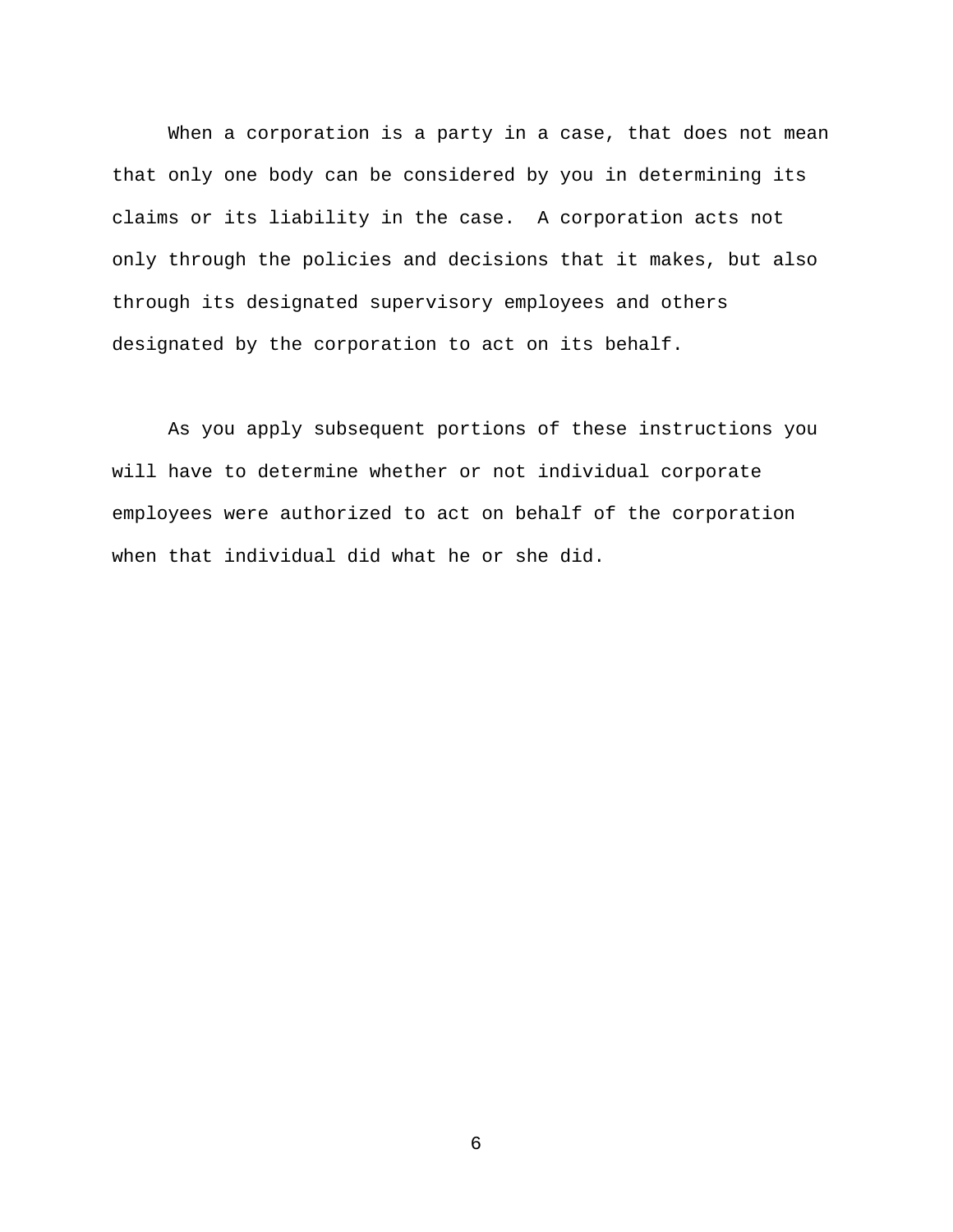### C. Weighing the Evidence

 You, members of the jury are judges of the facts concerning the controversy involved in this lawsuit. In order for you to determine what the true facts are, you are called upon to weigh the testimony of every witness who has appeared before you and to give the testimony of the witnesses the weight, faith, credit, and value to which you think it is entitled.

You must consider all the evidence pertaining to every issue, regardless of who presented it. You are, however, the sole and exclusive judges of the credibility or believability of the witnesses who have testified in this case. You must decide which witnesses you believe and how important you think their testimony was. You are not required to accept or reject everything a witness says. You are free to believe all, none, or part of any person's testimony.

In weighing the testimony of the witnesses who have appeared before you in this case, you should rely on your own common sense and everyday experience. You should note the manner and demeanor of witnesses while on the stand. You may also consider whether the witness impressed you as one who was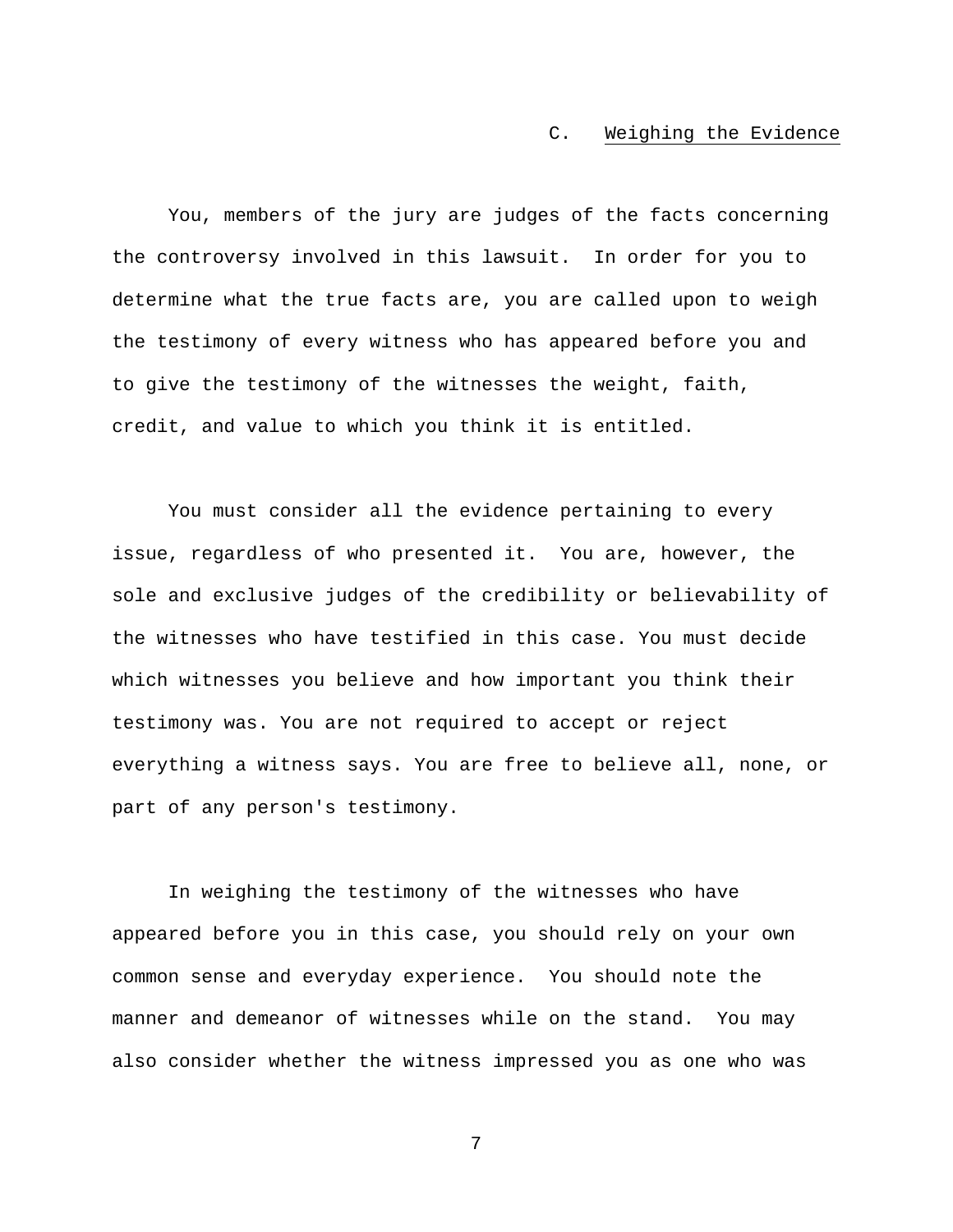telling the truth or one who was telling a falsehood and whether or not the witness was a frank witness. You may consider, among other things, the reasonableness or unreasonableness of the testimony of the witness; the opportunity or lack of opportunity of the witness to know the facts about which he or she testified; the intelligence or lack of intelligence of the witness; the interest of the witness in the result of the lawsuit, if any; the relationship of the witness to any of the parties to the lawsuit, if any; and whether the witness testified inconsistently while on the witness stand, or if the witness said or did something or failed to say or do something at any other time that is inconsistent with what the witness said while testifying.

 If there is a conflict in the testimony of the witnesses, it is your duty to reconcile that conflict if you can, because the law presumes that every witness has attempted to and has testified to the truth. But if there is a conflict in the testimony of the witnesses which you are not able to reconcile, in accordance with these instructions, then it is with you absolutely to determine which ones of the witnesses you believe have testified to the truth and which ones you believe have testified to a falsehood.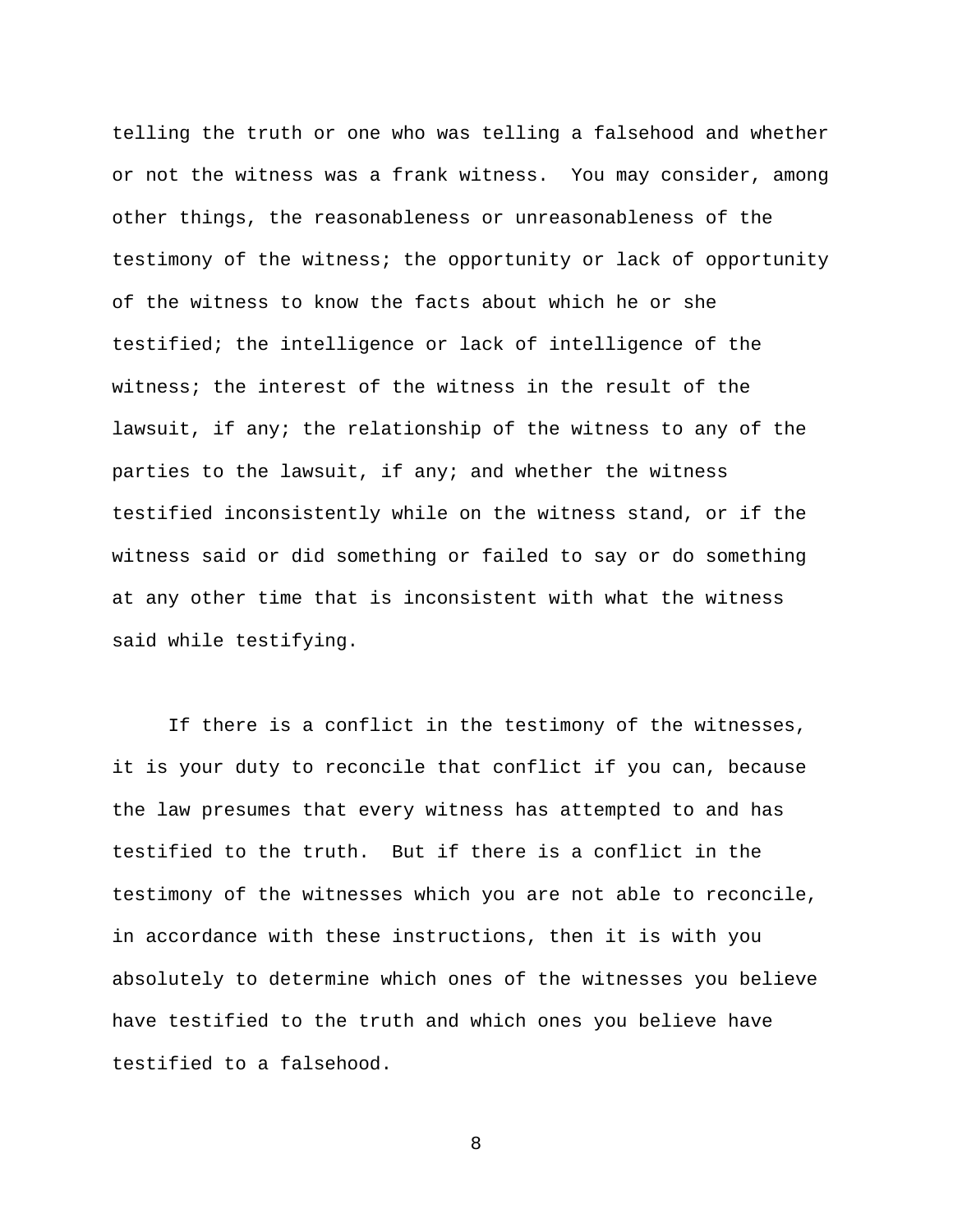Immaterial discrepancies do not affect a witness's testimony, but material discrepancies do. In weighing the effect of a discrepancy, always consider whether it pertains to a matter of importance or an unimportant detail, and whether the discrepancy results from innocent error or intentional falsehood.

 The greater weight or preponderance of the evidence in a case is not determined by the number of witnesses testifying to a particular fact or a particular state of facts. Rather, it depends on the weight, credit, and value of the total evidence on either side of the issue, and of this you jurors are the exclusive judges.

 If in your deliberations you come to a point where the evidence is evenly balanced and you are unable to determine which way the scales should turn on a particular issue, then the jury must find against the party, upon whom the burden of proof has been cast in accordance with these instructions.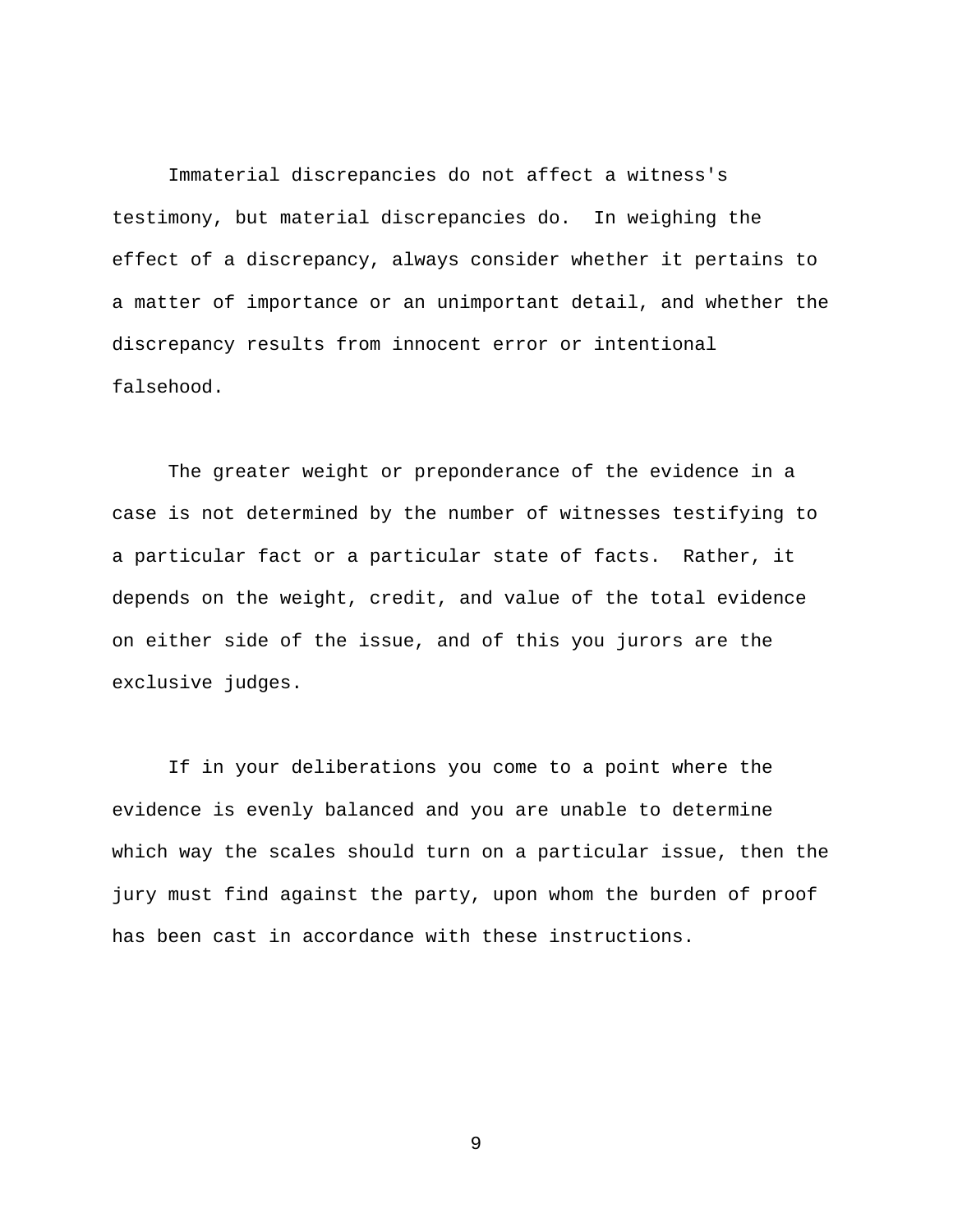## D. Direct and Circumstantial Evidence

There are two kinds of evidence - direct and circumstantial. Direct evidence is testimony by a witness about what that witness personally saw or heard or did. Circumstantial evidence is indirect evidence, that is, it is proof of one or more facts from which one can find another fact.

 You may consider both direct and circumstantial evidence in deciding this case. The law permits you to give equal weight to both, but it is for you to decide how much weight to give to any evidence.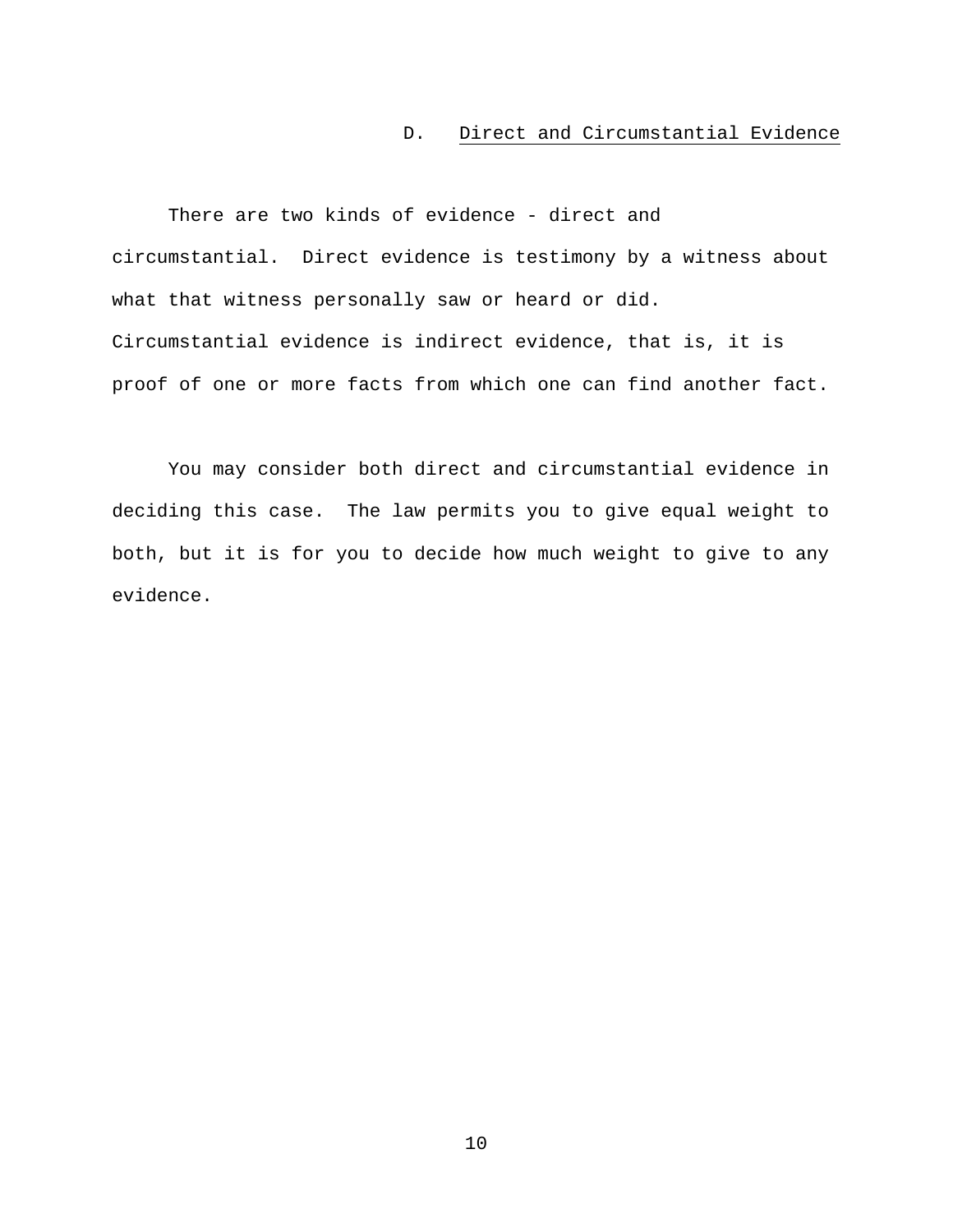### E. (1) Limited Admission of Evidence - Parties or Purpose

 Whenever evidence was admitted for a limited purpose, you must not consider it for any other purpose. You must, however, follow the limiting instructions I have given you. Your attention was called to these matters when the evidence was admitted.

### E. (2) Judge's Questions to Witnesses

 During the trial, I sometimes asked a witness questions. Please do not think I have any opinion about the subject matter of my questions. I may ask a question simply to clarify a matter, not to help one side of the case or harm another side.

Remember at all times that you, as jurors, are the sole judges of the facts of this case.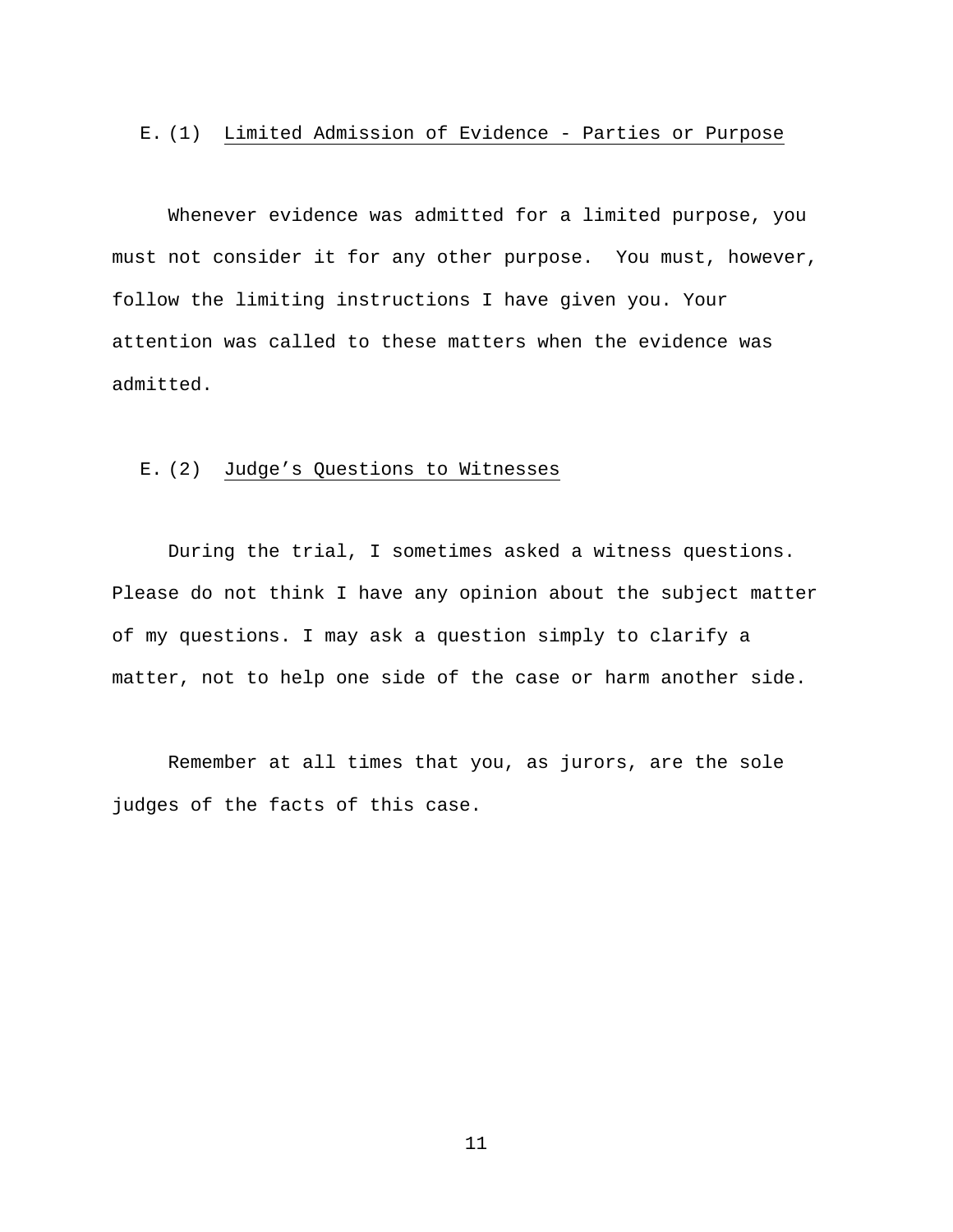#### F. Statements of Counsel

 You must not consider as evidence any statements of counsel made during the trial. If, however, counsel for the parties have stipulated to any fact, or any fact has been admitted by counsel, you will regard that fact as being conclusively established.

 As to any questions to which an objection was sustained, you must not speculate as to what the answer might have been or as to the reason for the objection, and you must assume that the answer would be of no value to you in your deliberations.

 You must not consider for any purpose any offer of evidence that was rejected, or any evidence that was stricken out by the Court. Such matter is to be treated as though you had never known it.

 You must never speculate to be true any insinuation suggested by a question asked a witness. A question is not evidence. It may be considered only as it supplies meaning to the answer.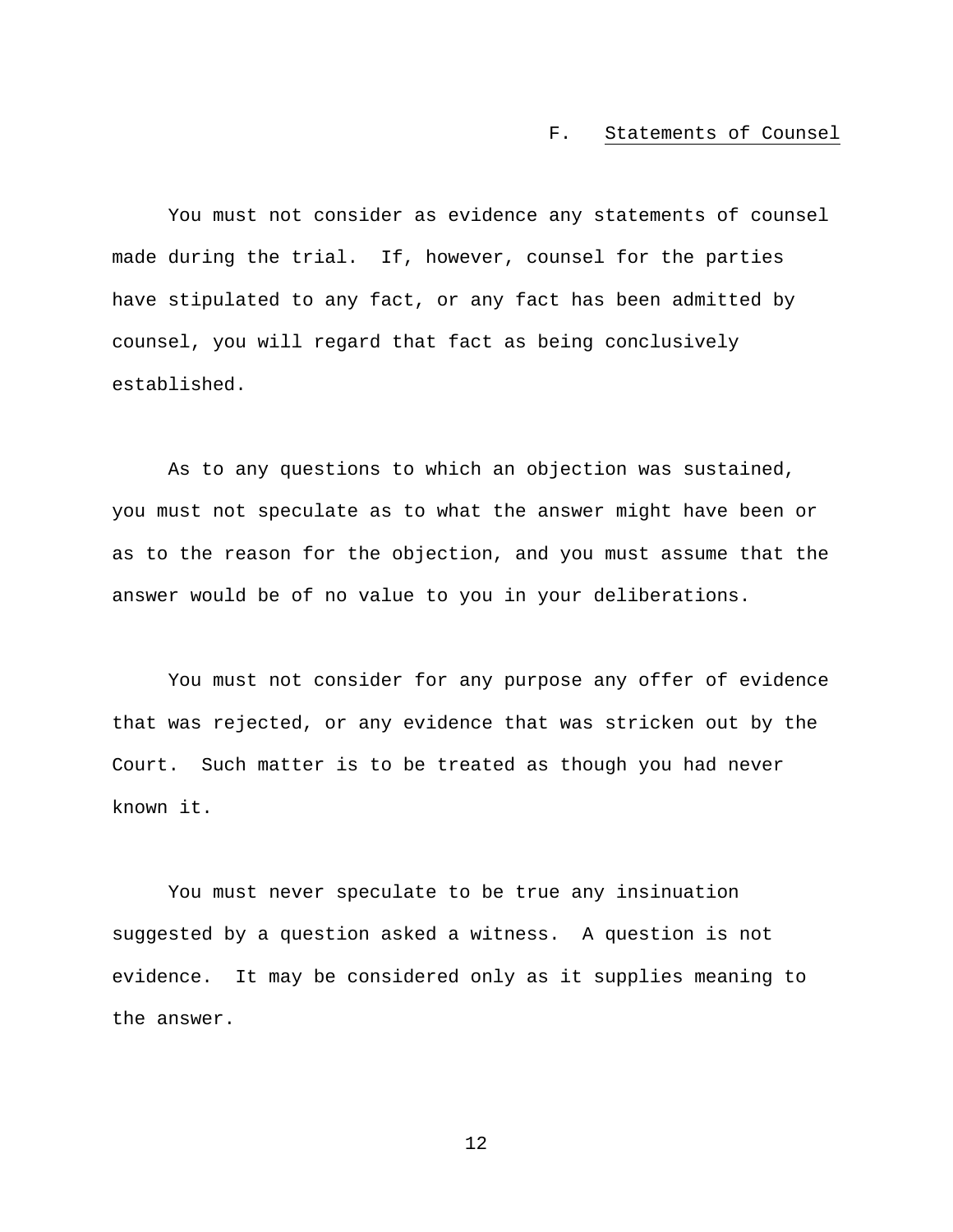## G. Opinion Testimony

 Usually witnesses are not permitted to testify as to opinions or conclusions. However, a witness who has scientific, technical, or other specialized knowledge, skill, experience, training, or education may be permitted to give testimony in the form of an opinion.

You do not have to accept the opinion of such a witness. In deciding how much weight to give to an opinion, you should consider:

- 1. The education, qualifications, and experience of the witness;
- 2. The credibility of the witness;
- 3. The facts relied upon by the witness to support the opinion; and
- 4. The reasoning used by witness to arrive at the opinion.

You should consider each opinion and give it the weight, if any, that you think it deserves. You should also resolve conflicts in the testimony of different opinion witnesses.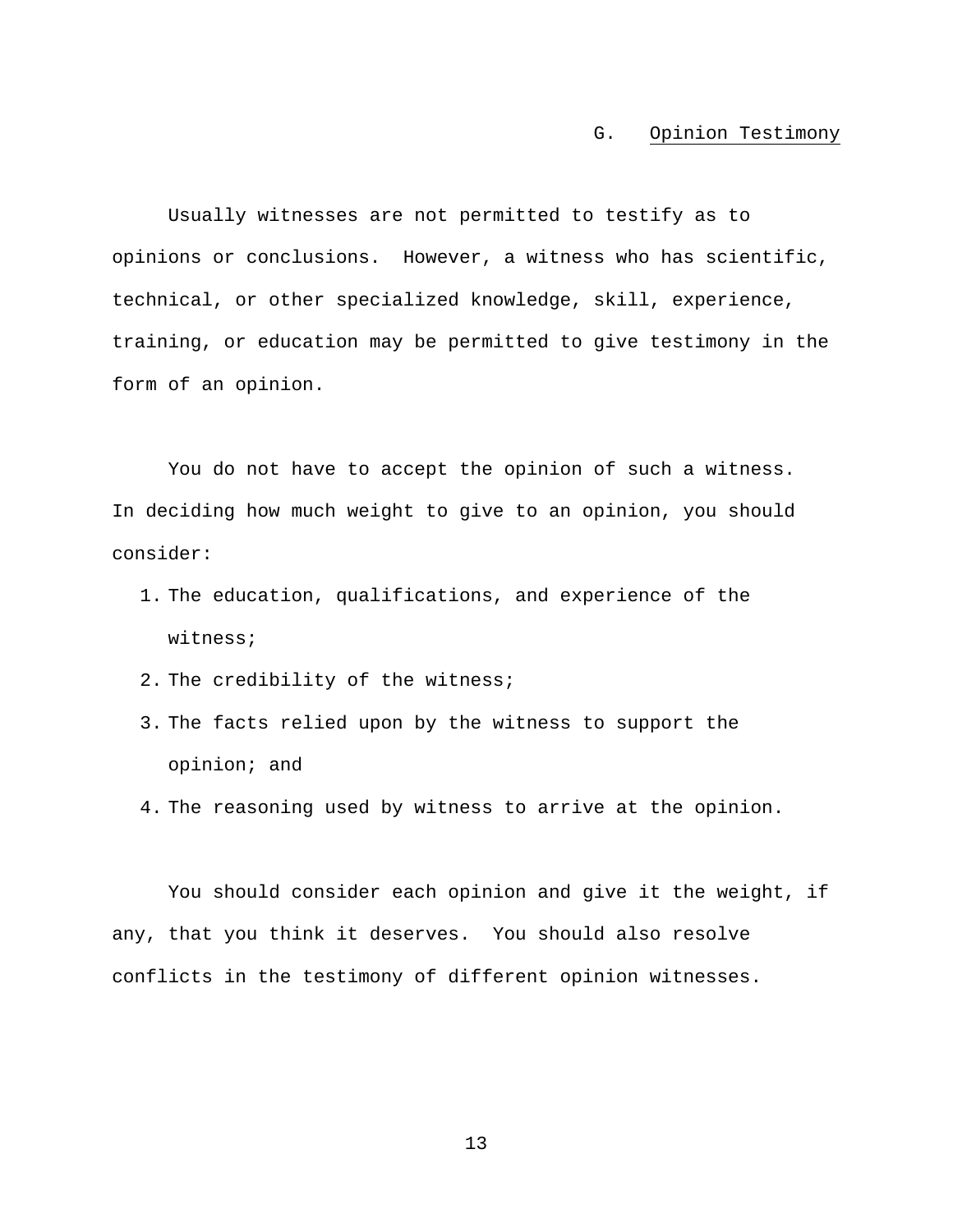Remember that you alone decide how much of a witness's testimony to believe, and how much weight it deserves.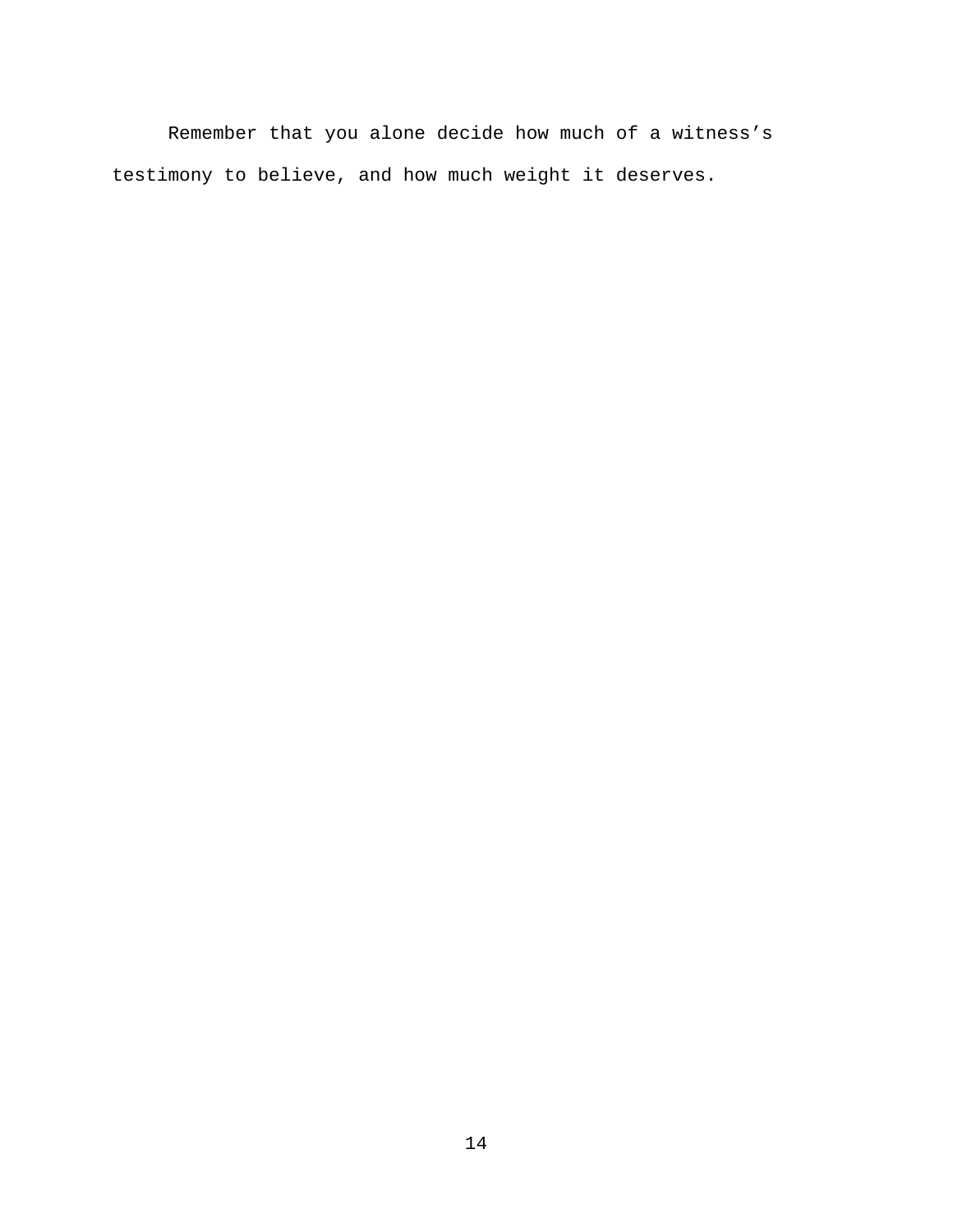# H. Hypothetical Question

 A witness who is allowed to give an opinion in a case may be asked to assume that certain facts were true and to give an opinion based upon that assumption. This is called a hypothetical question. You must determine if any fact assumed by the witness has not been established by the evidence and the effect of that omission, if any, upon the value of the opinion.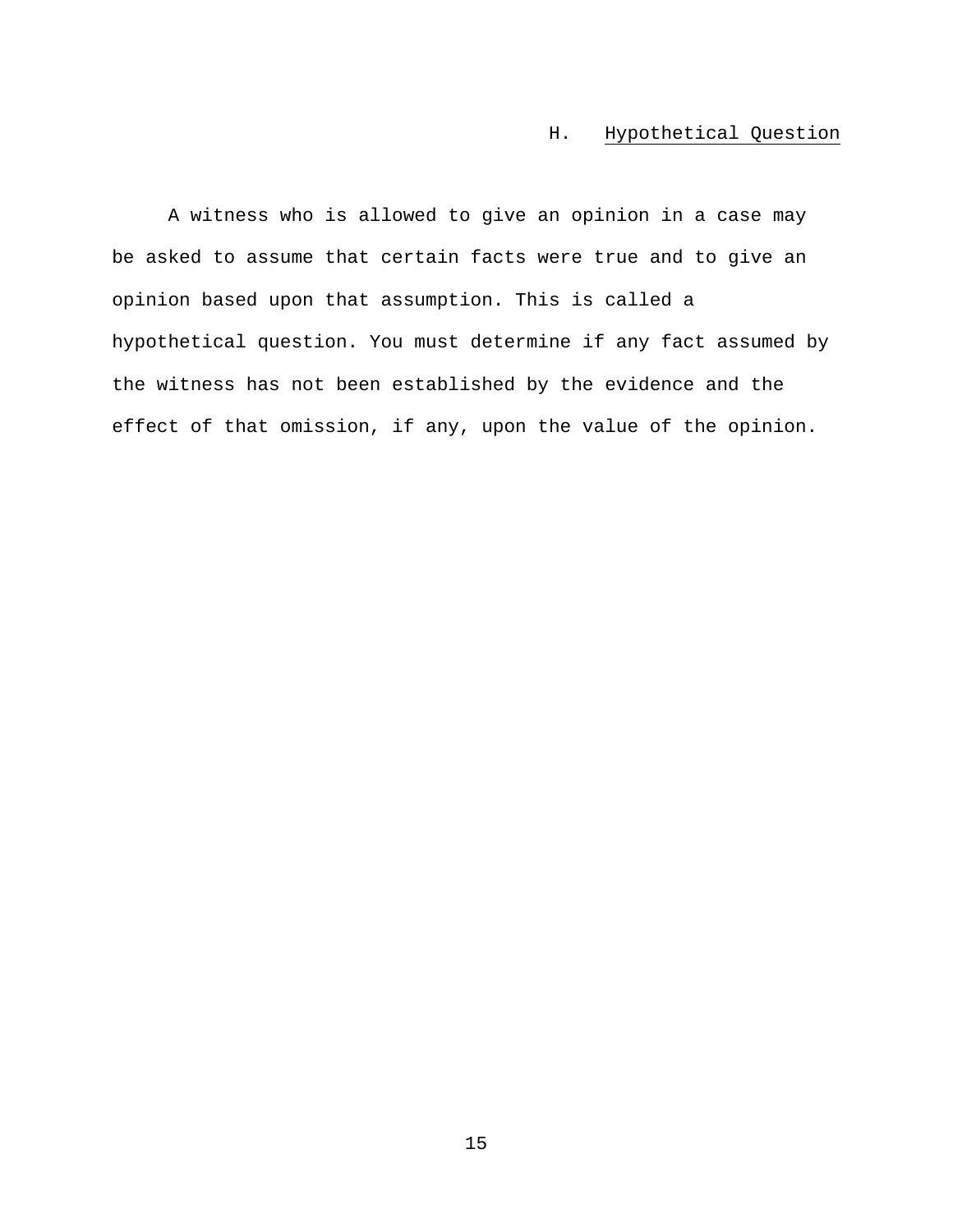# I. Deposition Testimony

 Certain testimony has been presented by deposition. A deposition is testimony taken under oath before the trial and preserved in writing. You are to consider that testimony as if it had been given in person before you here in court.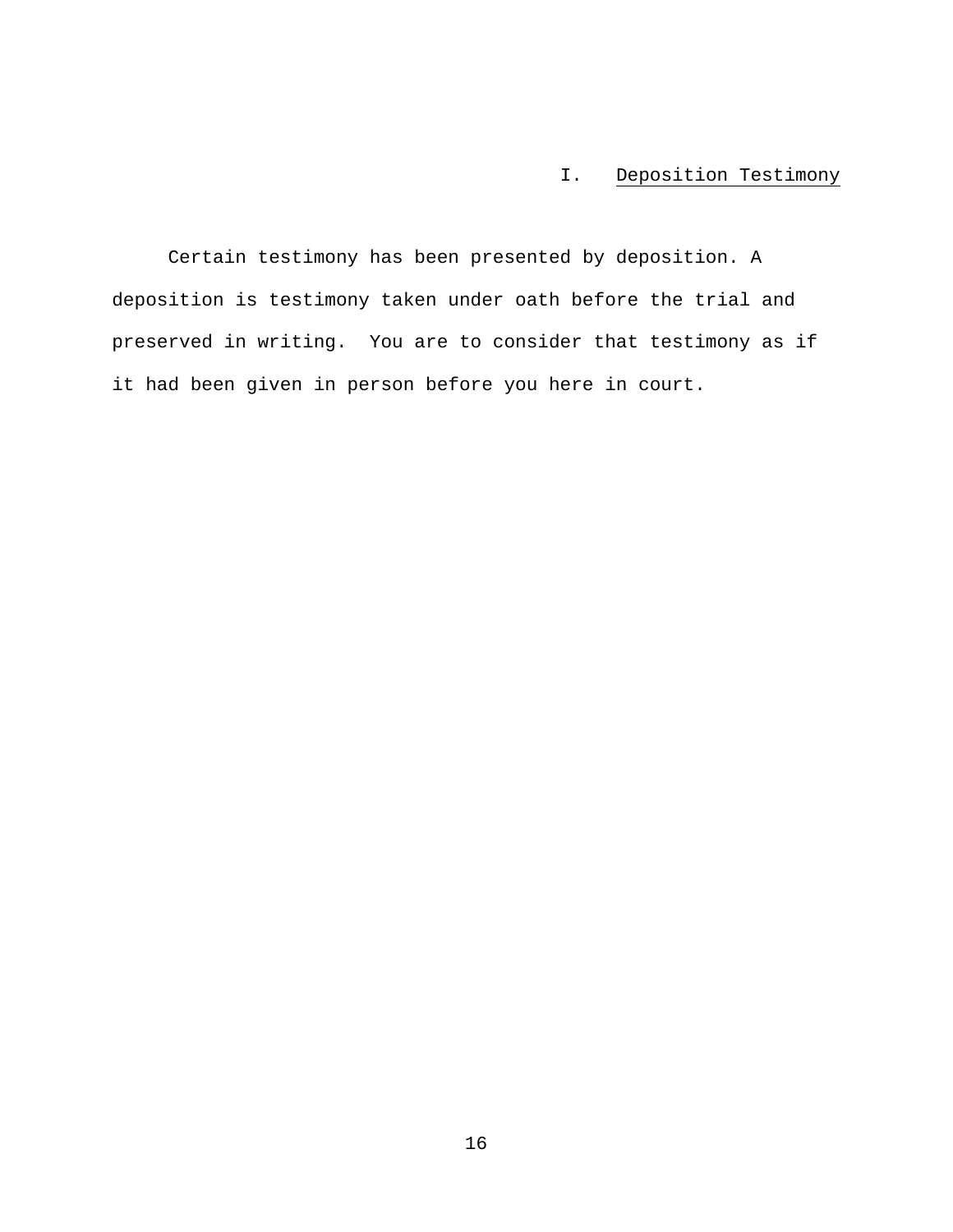# J. Interrogatories

 During the course of the trial you heard reference made to the word "interrogatory". An interrogatory is a written question that must be answered under oath in writing. You are to consider interrogatories and their answers as if the questions had been asked and answered in court.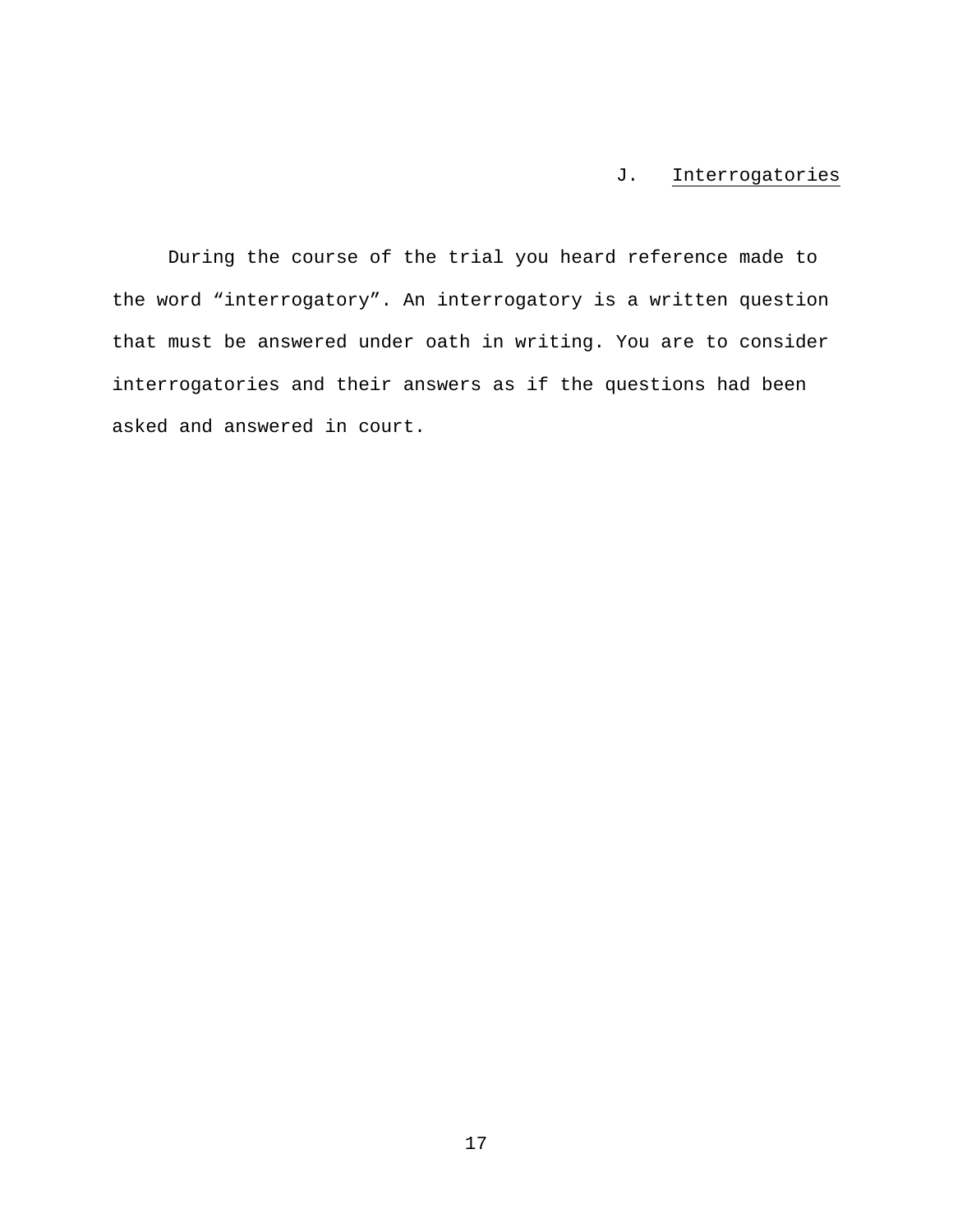# K. Failure of Party to Testify Concerning Conversations with Deceased Person

Thomas Lindenberg cannot be here to testify. The law does not permit any party or other person who has an interest to testify about transactions with the person who is now deceased. Therefore, you should not consider as favorable or unfavorable that the Plaintiff or any of her witnesses or the Defendant or any of its witnesses did not testify concerning such transactions with Thomas Lindenberg.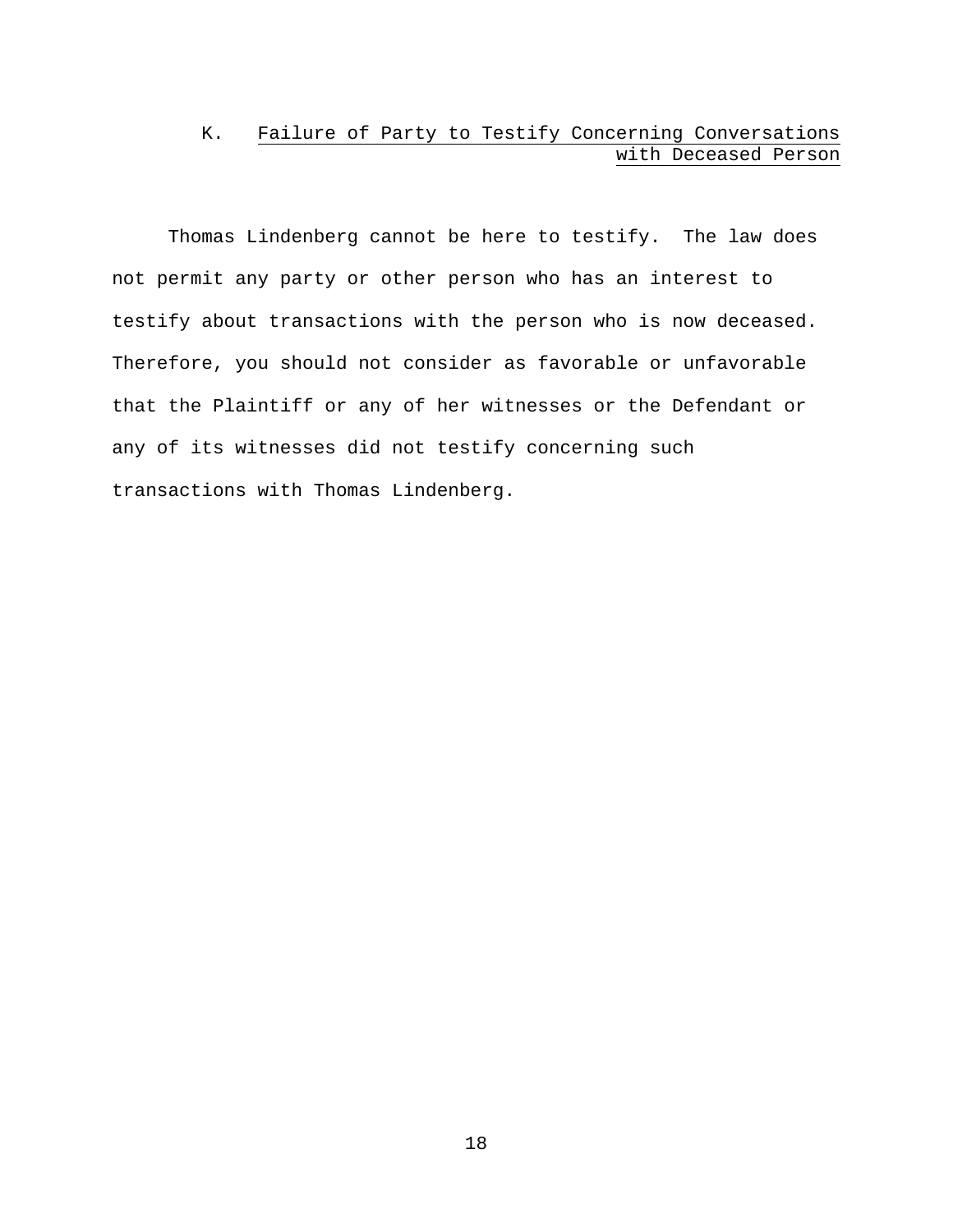### L. Decision Must Be Based on the Record

 The law does not require any party to call as witnesses all persons who may have been present at any time or place involved in the case, or who may appear to have some knowledge of the matters in issue at this trial. Nor does the law require any party to produce as exhibits all papers and things mentioned in the evidence in the case.

 If either party has failed to call a witness, you must ask yourself if the witness was equally available to the other party. Neither party is required to call witnesses who are equally available to the other party.

 "Equally available" simply means that there is no legal impediment to the witness talking to a party. Other than a party's employees, generally other witnesses are "equally available" under the law to all parties, despite the fact that it may be inconvenient or expensive for a party to obtain the witness' testimony.

In reaching your verdict you may consider only the evidence that was admitted. Remember that any questions, objections,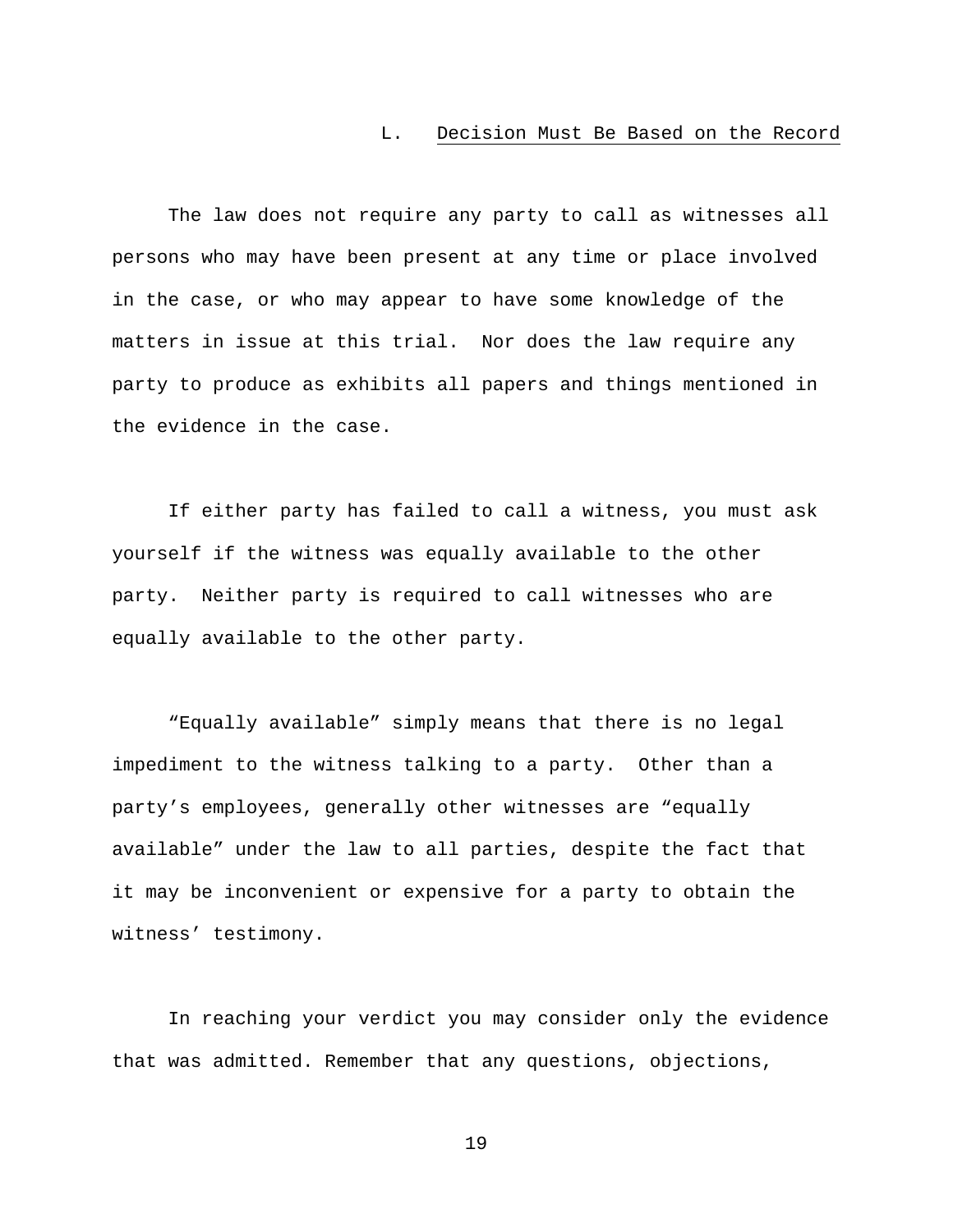statements or arguments made by the attorneys during the trial are not evidence. You must not speculate about witnesses or documents that were not presented in the courtroom. If the attorneys have stipulated or agreed to any fact, however, you will regard that fact as having been proved.

Although you must only consider the evidence in this case in reaching your verdict, you are not required to set aside your common knowledge. You are permitted to weigh the evidence in the light of your common sense, observations and experience.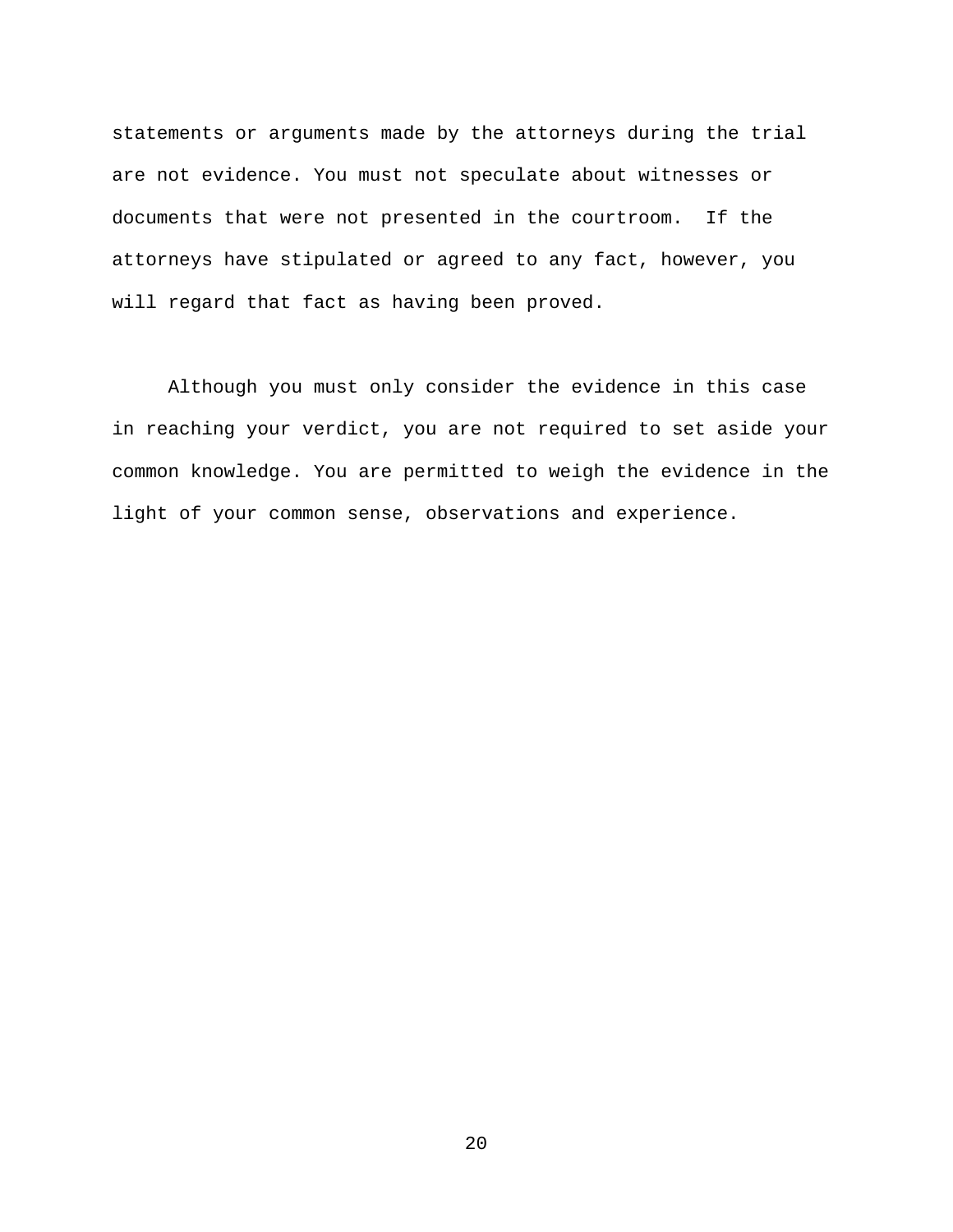## M. Totality of the Evidence

 The jury may consider all evidence admitted in the case. Testimony and documents which the Court allowed into evidence over a hearsay objection may be considered by you as evidence, on the same basis as all other evidence, for the purpose for which it was admitted. This, of course, is all for you, the jury, to decide.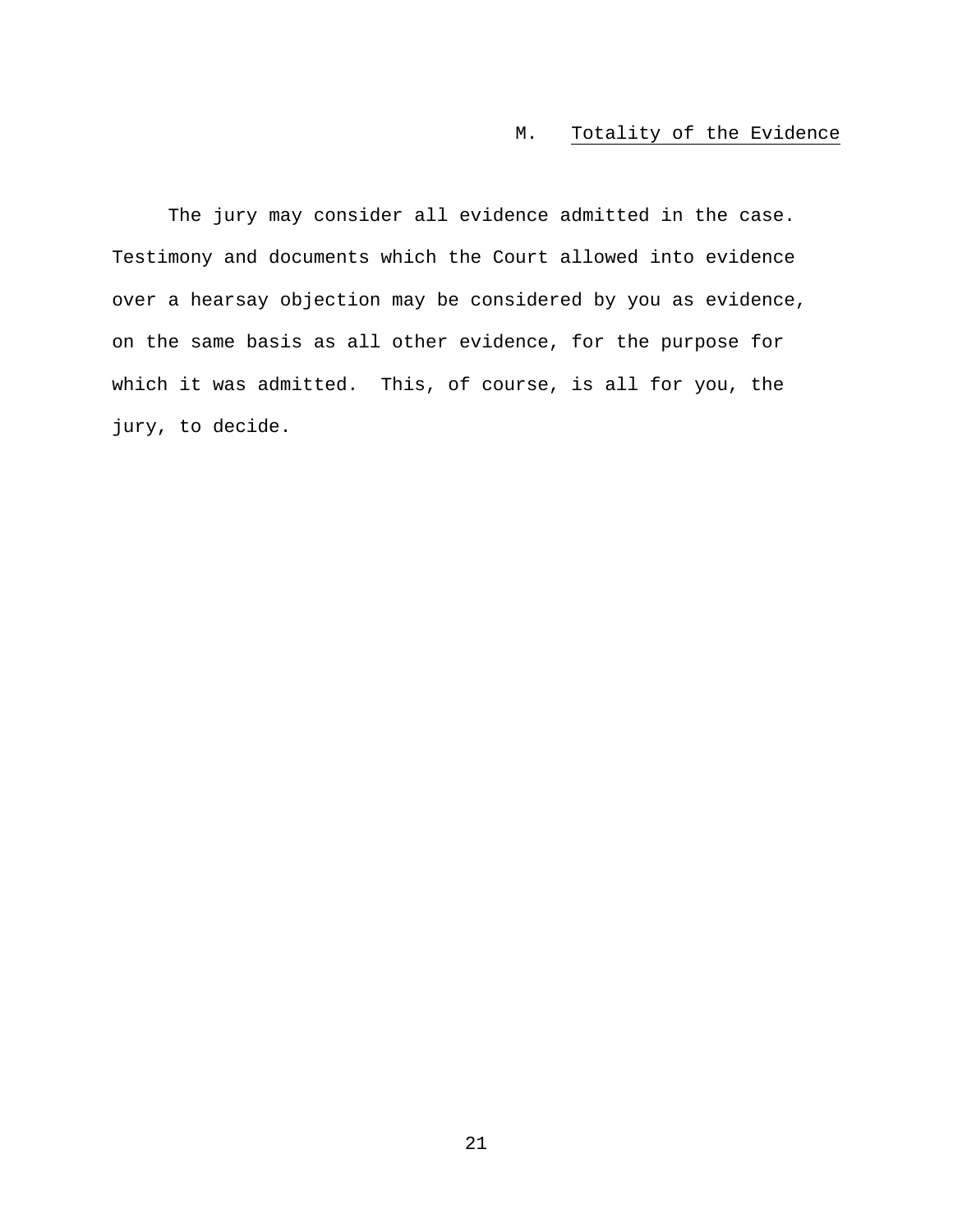# N. Judicial Notice

In this case the Court has taken what is known as "Judicial Notice" of certain facts. The Court may take judicial notice of facts that cannot be the subject of reasonable dispute. The Court has taken judicial notice that the \$350,000 death benefit was paid to Plaintiff Tamarin Lindenberg pursuant to a May 19, 2014 Order of this Court. You must accept this fact as proven.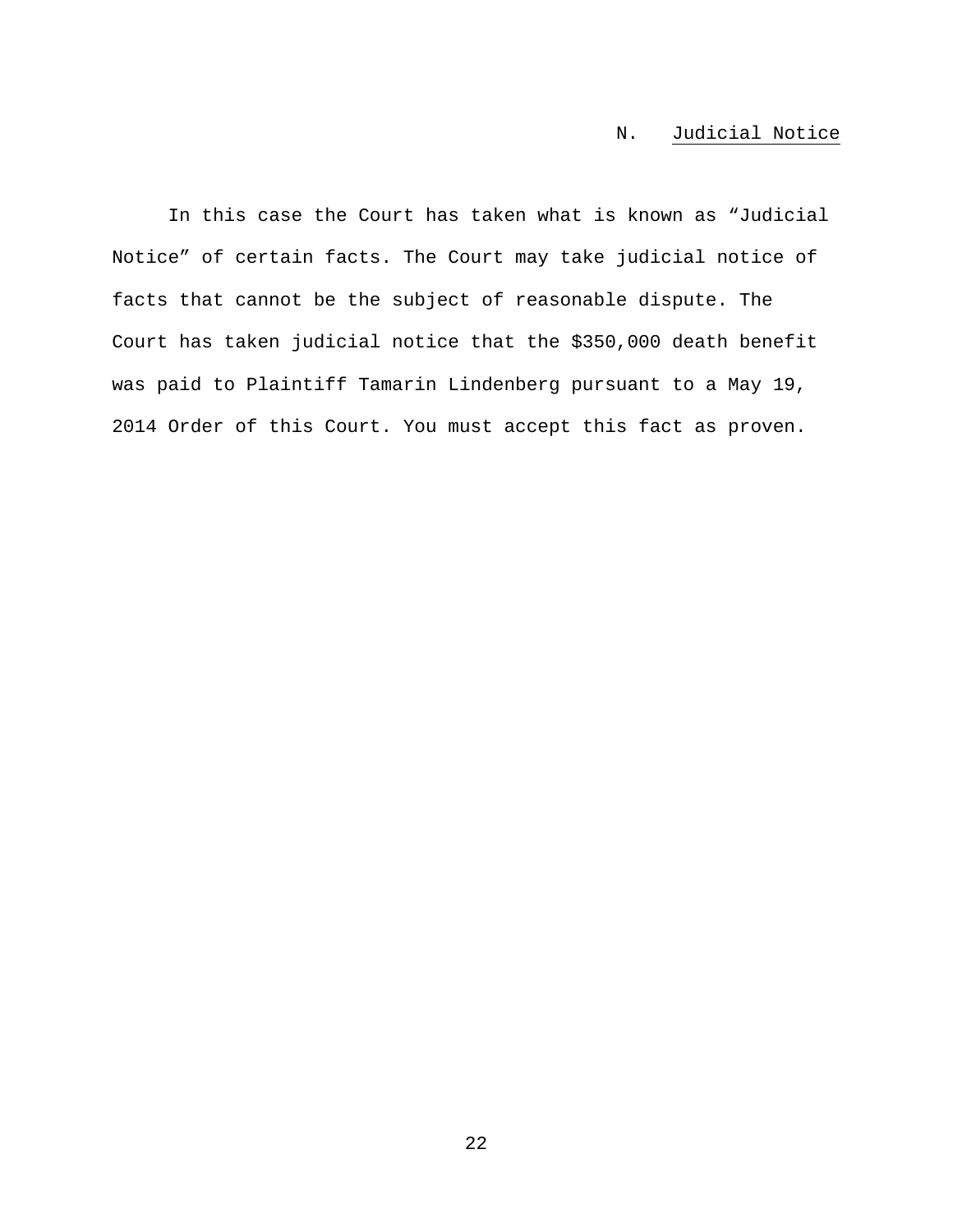#### **II. STIPULATED FACTS AND CONTENTIONS OF THE PARTIES**

A. Stipulated Facts

Before the trial of this case, the parties agreed to the truth of certain facts in this action. As a result of this agreement, the Plaintiff and Defendant entered into certain stipulations in which they agreed that the stipulated facts could be taken as true without either party presenting further proof on the matter. This procedure is often followed to save time in establishing facts which are undisputed.

The following facts have been stipulated by the parties:

1. In August of 2001, Thomas Lindenberg applied for the life insurance Policy at issue in this litigation. On or about January 23, 2002, Jackson issued the Policy to Mr. Lindenberg, at which time the application and all representations contained therein became a part of the Policy.

2. In his application, Mr. Lindenberg identifies Plaintiff Tamarin Lindenberg as the primary beneficiary who was to receive 100% of the Policy proceeds upon his death.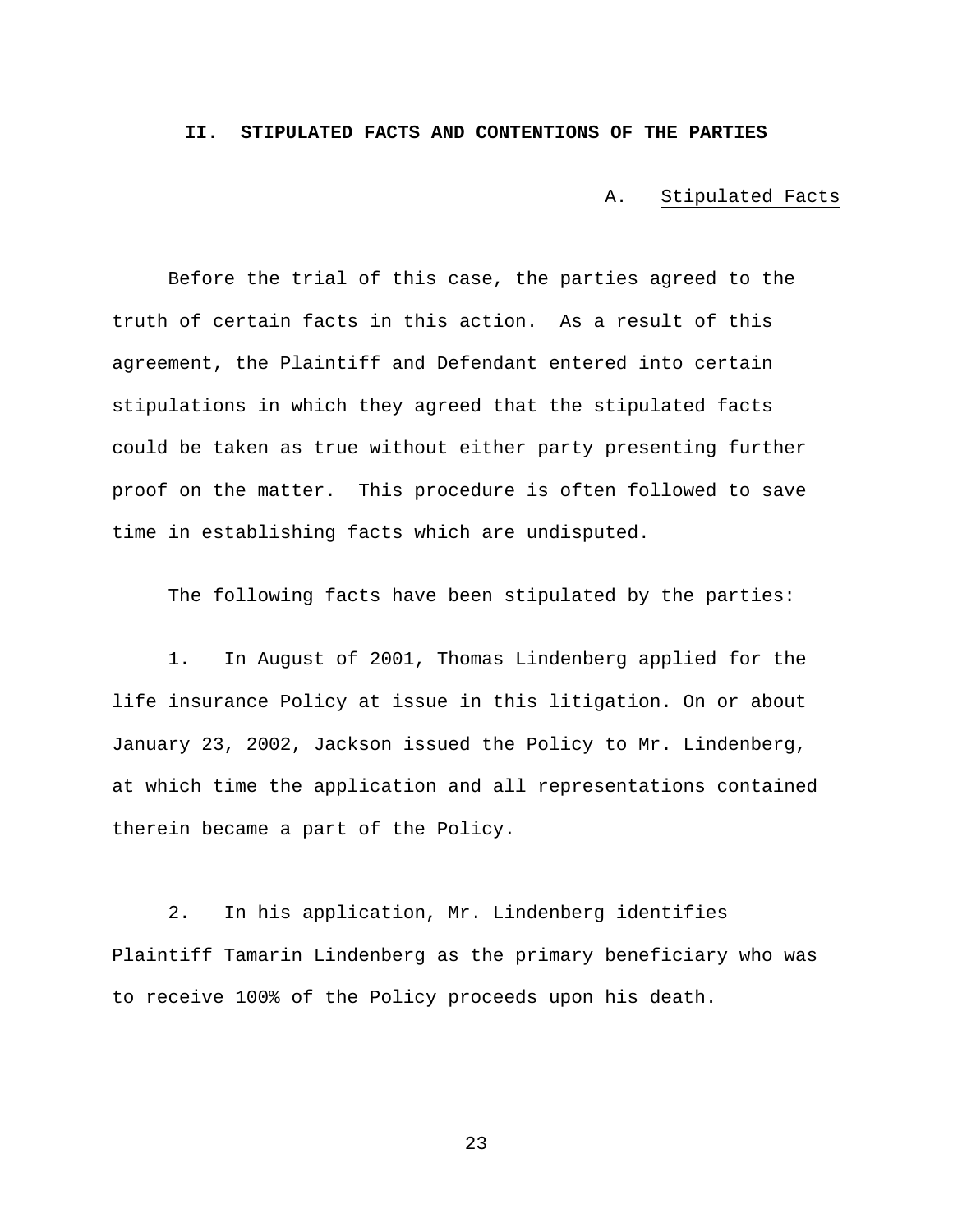3. Mr. Lindenberg designated his "surviving children equally" as contingent beneficiaries. Sophie Lindenberg and Zachary Lindenberg are the adopted children of Thomas and Tamarin Lindenberg. Mr. Lindenberg had one other child, Mary Angela Williams, from a prior marriage.

4. Thomas and Tamarin Lindenberg executed a Marital Dissolution Agreement ("MDA") on or about November 16, 2005. On or about March 7, 2006, the Chancery Court entered a Final Decree of Absolute Divorce, wherein it incorporated the MDA in its entirety.

5. On or about January 22, 2013, Mr. Lindenberg died in New Jersey.

6. Tamarin Lindenberg submitted a claim for the death benefit that was received along with the death certificate, the MDA, and the Divorce Decree which was received by Defendant on February 6, 2013.

7. On March 11, 2013, Tom Maschmeyer, attorney for Tamarin Lindenberg, sent a letter to Jackson National seeking an expedited review of the claim and payment of proceeds to Tamarin Lindenberg. The letter also references Tennessee's bad faith statute.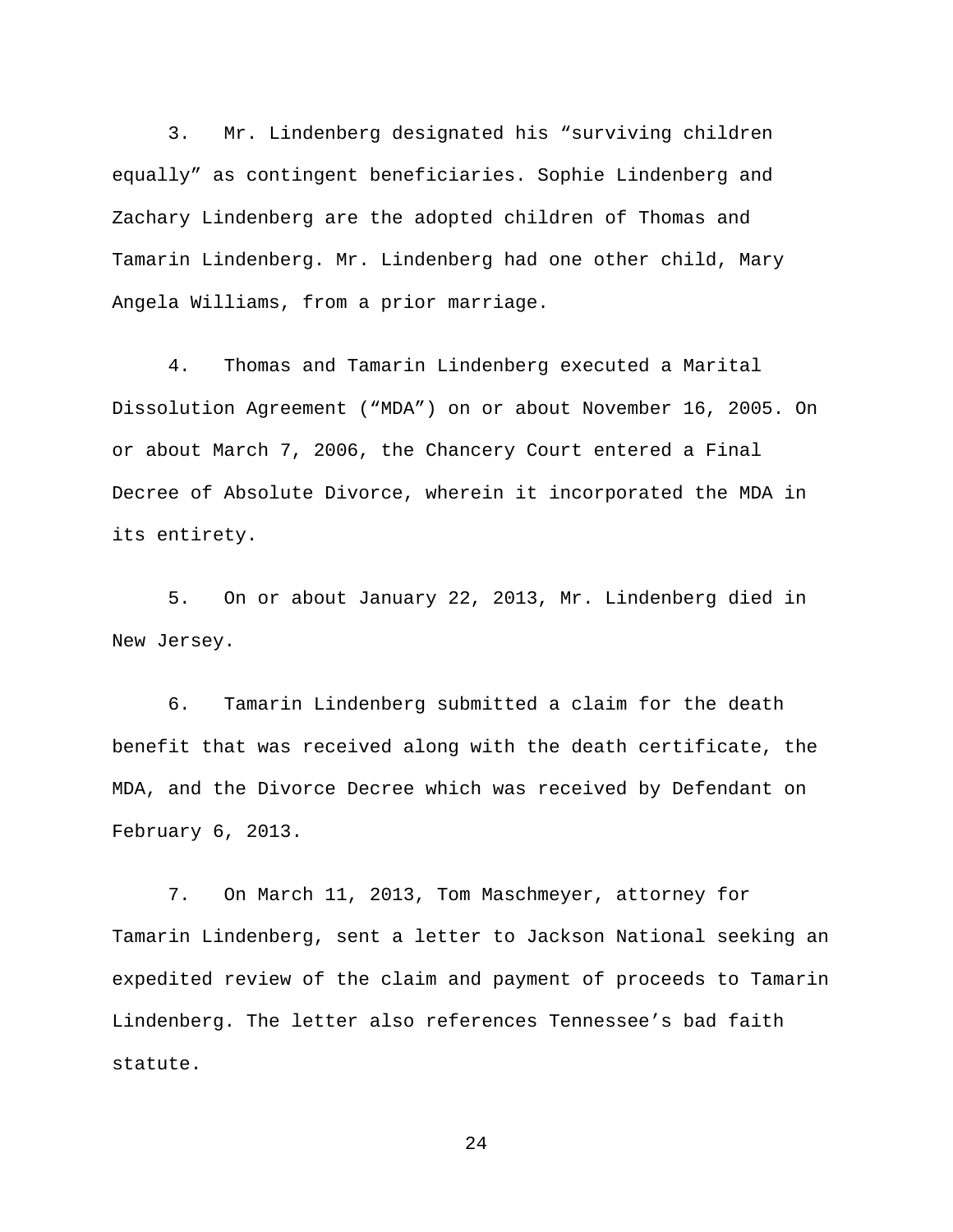8. Defendant had no standard company policy as it pertains to requiring guardianships and decides on a case by case basis which claims will require guardianships.

9. Jackson National stipulates that it does not have a standard company policy for the manner in which it handles all claims that concern the filing of interpleader actions. Rather, Jackson handles such claims on a case by case basis.

10. Jackson National stipulates that there was not a manager in its claims department who was specifically tasked with managing and overseeing the day-to-day activities of the claim at issue in this litigation

11. On May 29, 2014, by Order of the Court, Jackson National paid the face amount of the life insurance policy plus interest to Tamarin Lindenberg.

12. The parties agree and stipulate that legal fees of \$87,500 would be reasonable attorney fees for prosecution of a bad faith insurance claim and were incurred in connection with these claims. The parties do not agree as to whether any legal fees are payable in this case. The question of whether there has been a violation of T.C.A. § 56-7-105 is a matter for you the jury to determine.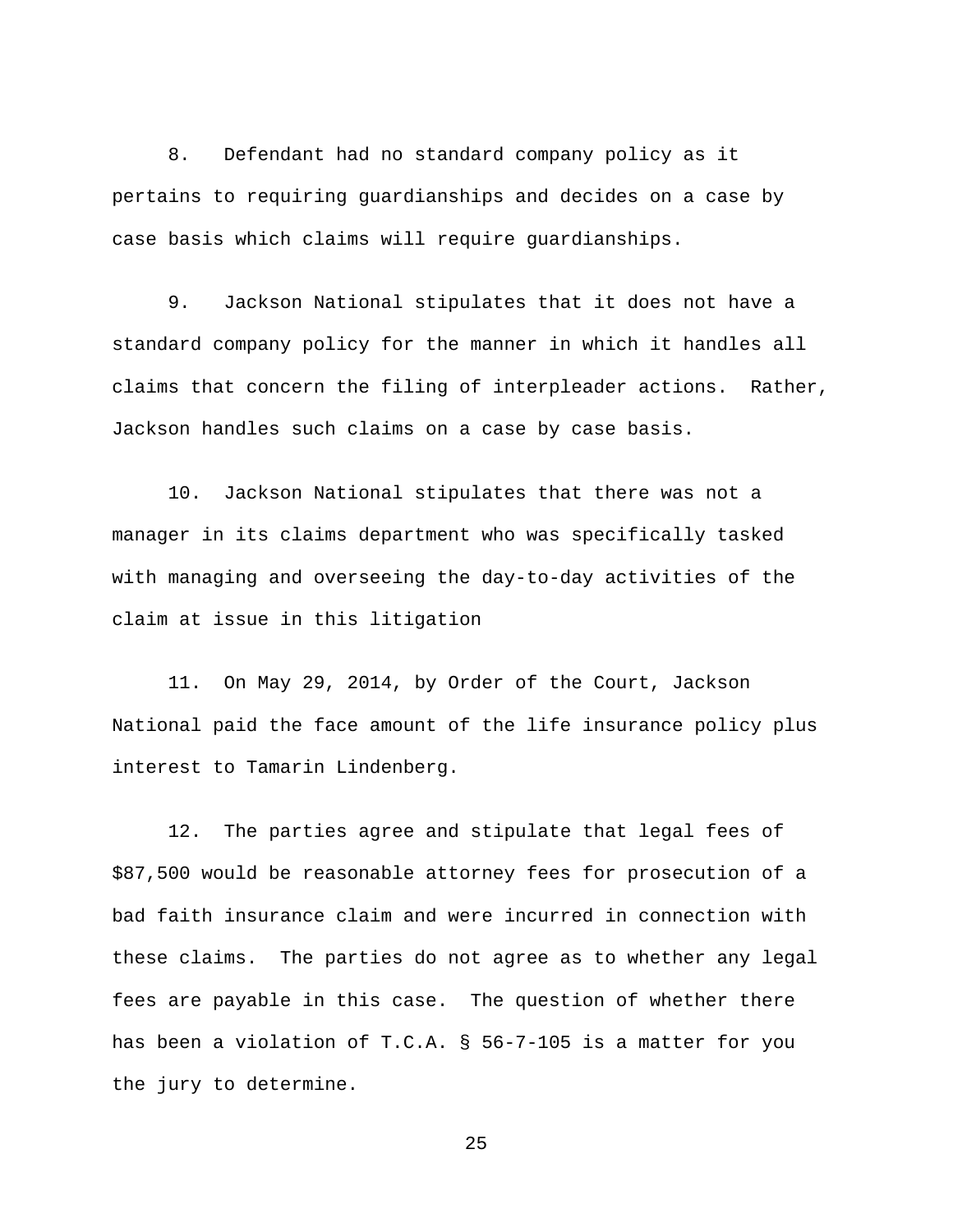### B. Plaintiff's Contentions

Plaintiff Tamarin Lindenberg contends that she was the primary designated beneficiary and was entitled to the death benefit pursuant to the terms and conditions of the Policy. Ms. Lindenberg further contends that the decedent Mr. Lindenberg, intentionally never changed the beneficiary designation on the Policy because it was the agreement of the Lindenbergs that each would remain the beneficiary of the other's life insurance policy after the divorce and each would be responsible for supporting the minor children in the event of the other's death.

Ms. Lindenberg also contends that the Marital Dissolution Agreement was not unclear. Ms. Lindenberg contends that Defendants never consulted Tennessee law before drafting the March 22, 2013 letter denying her status as the primary beneficiary and setting forth the procedure that had to be followed by Ms. Lindenberg in order for the death benefit to be paid to her. Additionally, Ms. Lindenberg contends that Tennessee is not a state that automatically revokes a beneficiary designation because of a divorce. Ms. Lindenberg further contends that Defendants were required to pay the death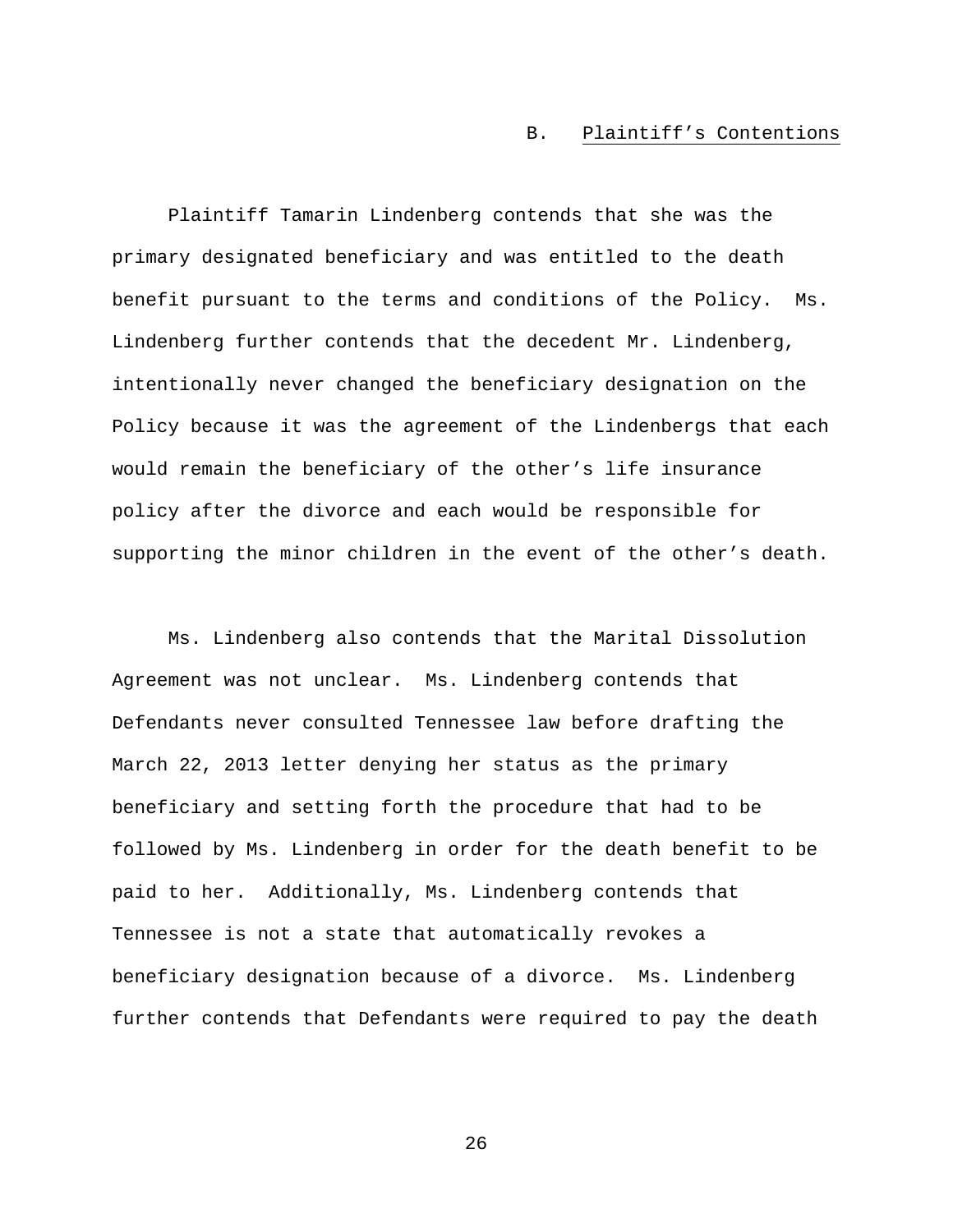benefit not later than two months after Ms. Lindenberg submitted the death certificate of Thomas Lindenberg.

Ms. Lindenberg further contends that Defendant breached the insurance contract because the death benefit was due to Ms. Lindenberg on or before April 6, 2013 or otherwise Defendant was required to file an Interpleader action advising the court it was unable to ascertain to whom it should be paid. Additionally, Ms. Lindenberg contends that Defendant's refusal to pay Ms. Lindenberg the death benefit and its demands that Ms. Lindenberg comply with requirements not found in the contract was not well-reasoned and was not in good faith. In this regard, Ms. Lindenberg contends that the requirements placed on Ms. Lindenberg by the insurance company were not reasonable and did not follow Tennessee law. Ms. Lindenberg contends further that the insurance company failed to conduct a proper investigation during the two month waiting period in the insurance policy. Ms. Lindenberg contends that Tamarin Lindenberg was forced to look for work out of state and leave her minor children with families they barely knew following the death of Thomas Lindenberg.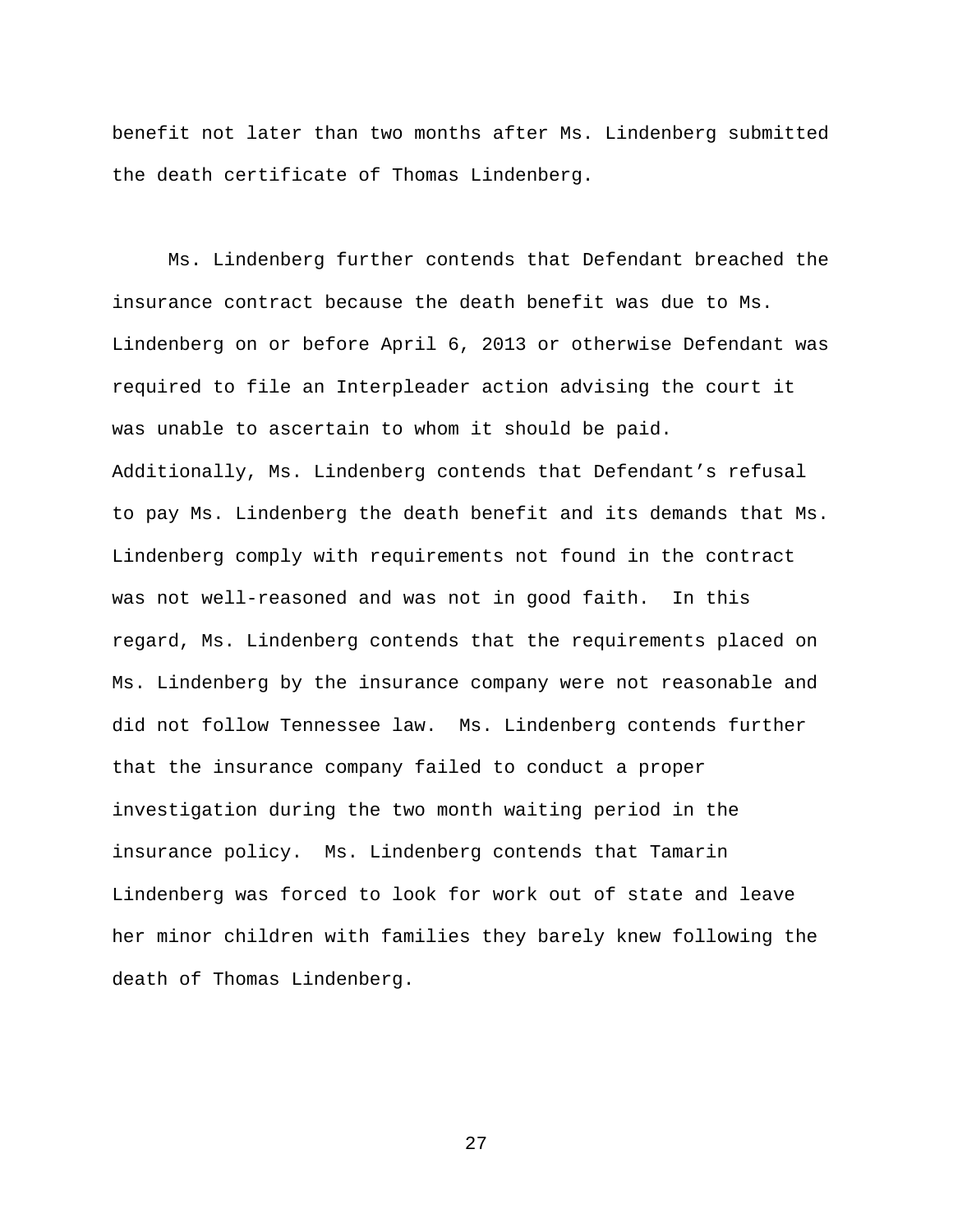Ms. Lindenberg contends that the Defendant should pay punitive damages to the Plaintiff because of (1) the reprehensibility of its conduct, (2) the fact that it knew of the harm it was causing by refusing to pay, (3) the duration of its conduct; and (4) that it was motivated by a desire to avoid legal fees and expenses and place that burden on Ms. Lindenberg.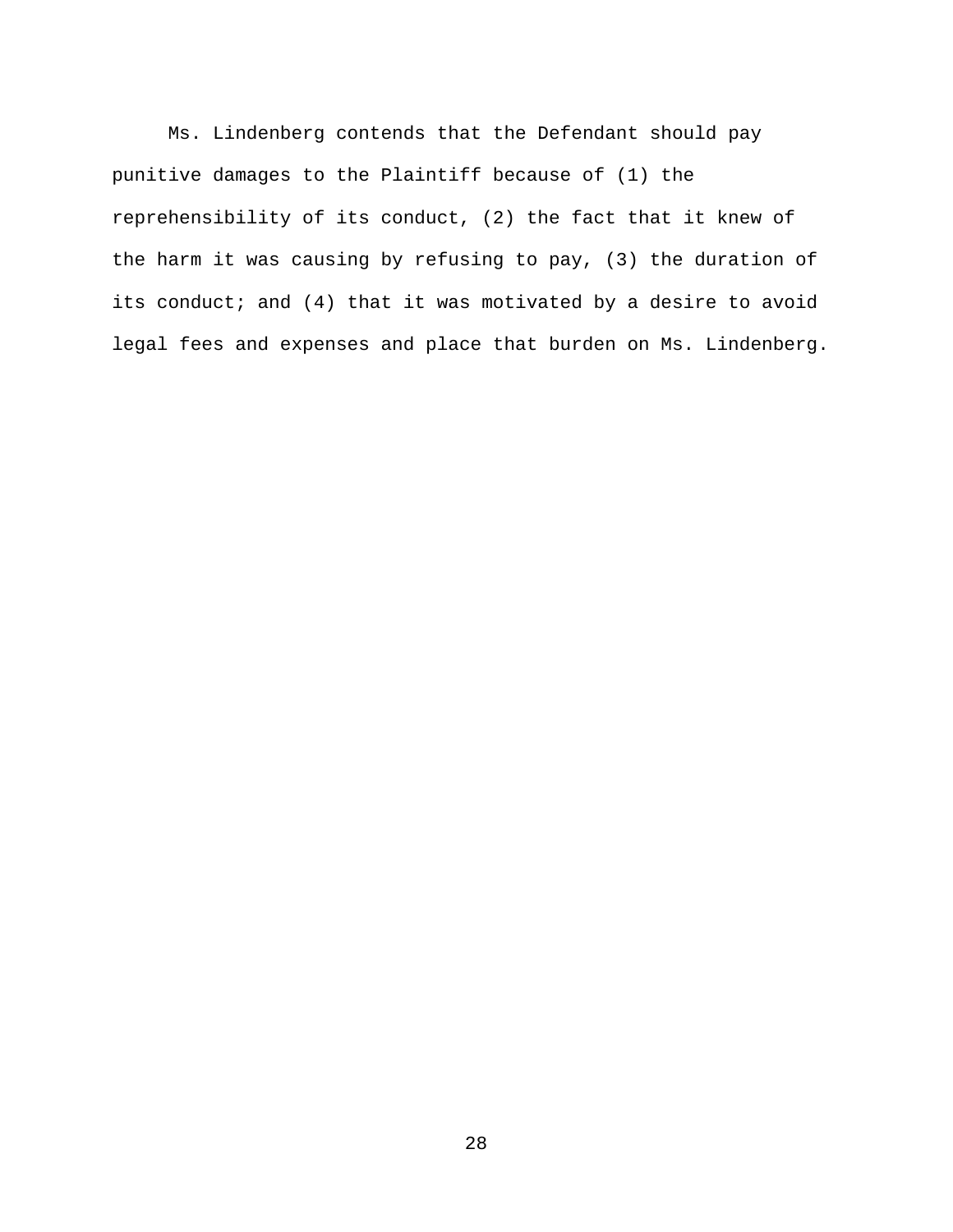### C. Defendant's Contentions

Defendant Jackson National Life Insurance Company contends that it had a good faith basis for questioning who should be entitled to the life insurance proceeds. Jackson National contends that it performed a reasonable investigation upon Tamarin Lindenberg making claim to the life insurance proceeds and provided Plaintiff reasonable options for resolving the question of who should be paid the life insurance proceeds. Additionally, Jackson National contends it believed that it was at risk of multiple liabilities for the life insurance proceeds without obtaining waivers from other claimants or a court order directing payment to the proper party as determined by the court.

Jackson National further contends that Tamarin Lindenberg acted unreasonably to repeatedly ask Jackson National not to interplead the life insurance proceeds and then file suit for bad faith refusal to pay benefits. Jackson National contends that it did not breach the insurance contract; that Plaintiff cannot establish reasonably foreseeable, incidental and consequential damages for breach of contract; and that Jackson National is not liable for punitive damages.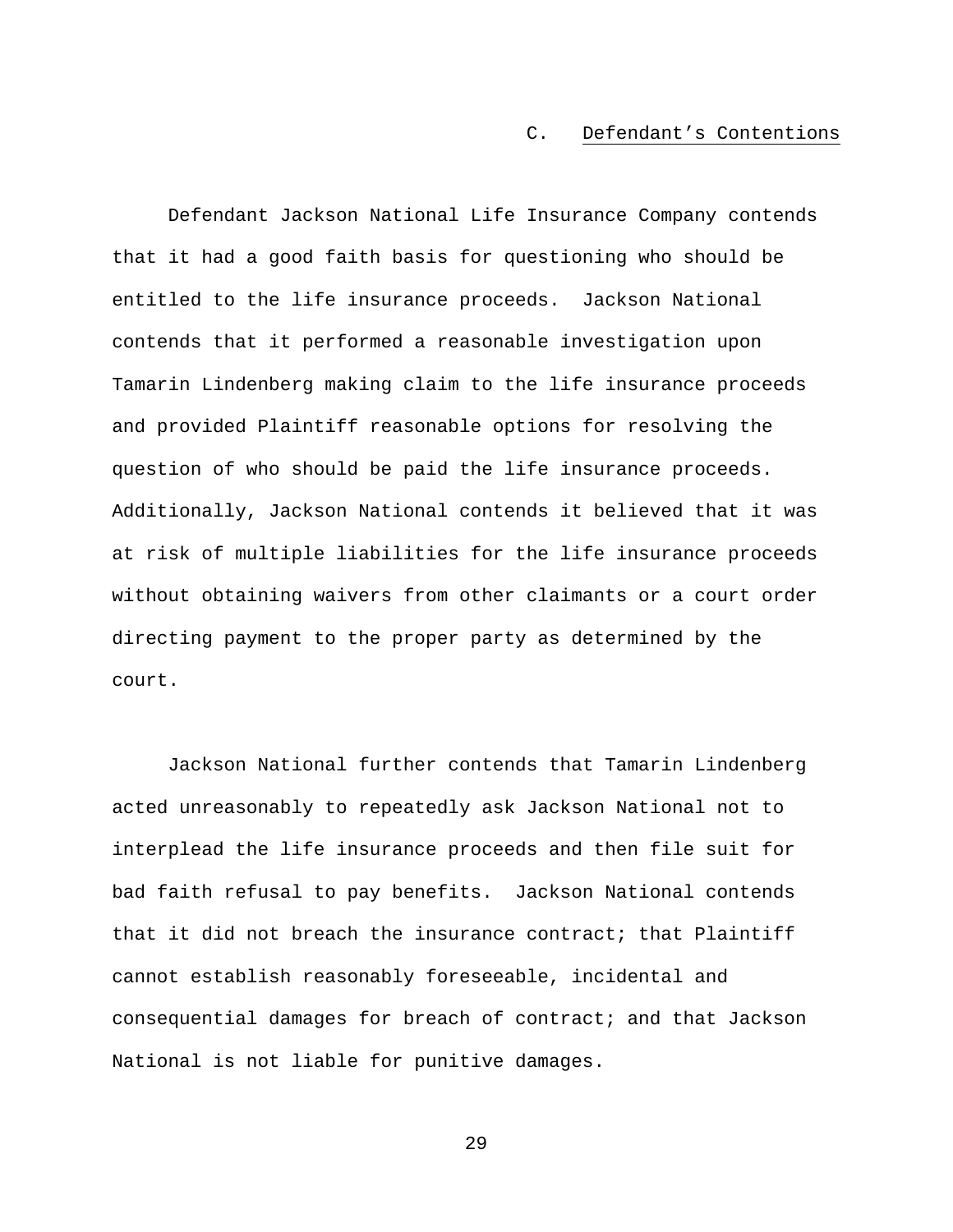## **III. GENERAL INSTRUCTIONS ON THE APPLICABLE LAW**

A. Legal Theories of the Case

Turning now to the legal theories in the case, it is my duty to tell you what the law is. If a lawyer or party has told you that the law is different from what I tell you it is, you must, of course, take the law as I give it to you. That is my duty, but it is your duty, and your duty alone, to determine what the facts are and after you have determined what the facts are, to apply those facts to the law as I give it to you, free from any bias, prejudice, or sympathy, either one way or the other.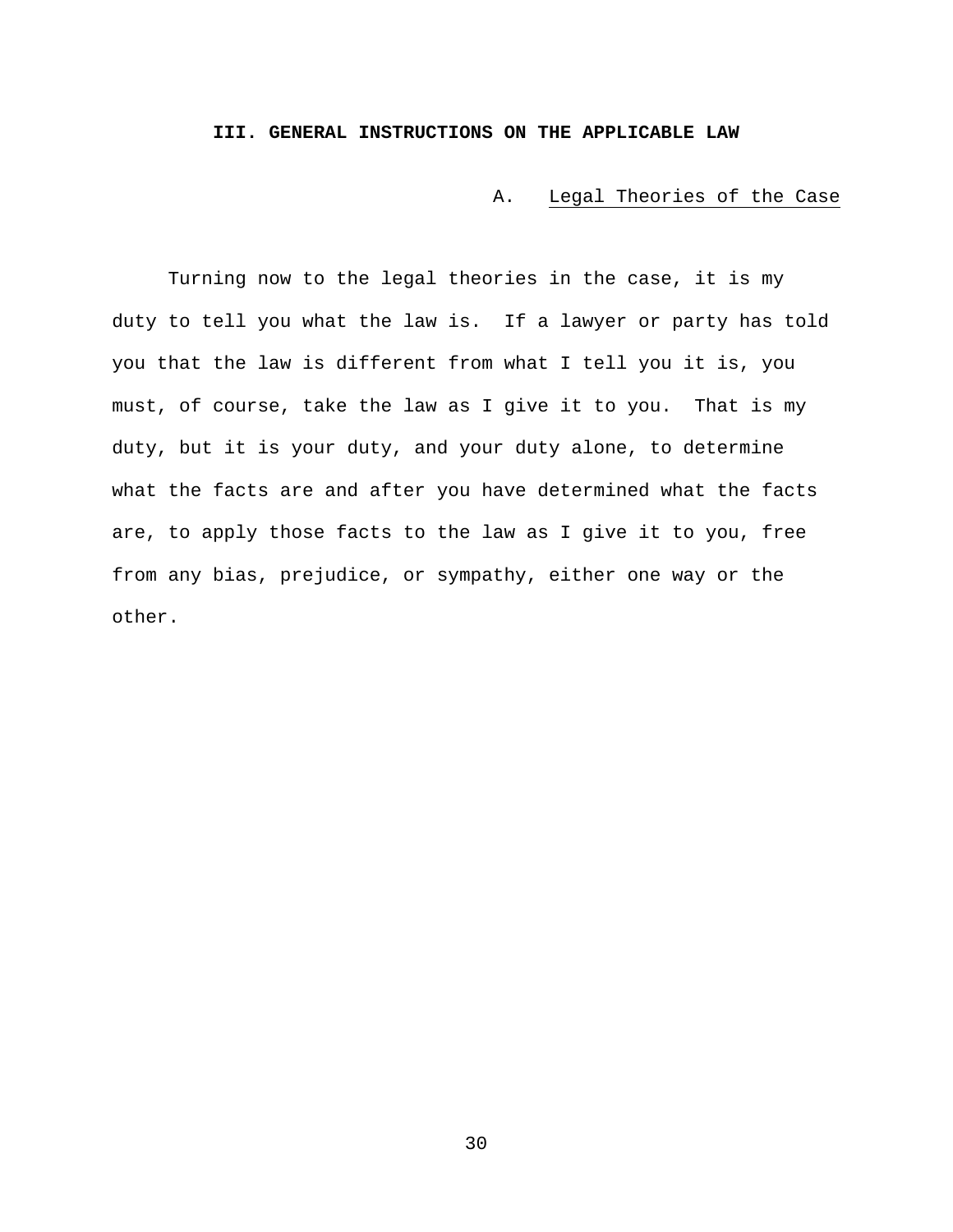#### B. Nature of Action

This is an action for breach of an insurance contract and statutory bad faith.

Tamarin Lindenberg seeks damages against Jackson National for withholding payment of the death benefit for allegedly over a year after the death benefit was due. Jackson National denies that it breached the insurance contract and asserts that there was a reasonable, good faith basis for withholding payment of the death benefit. To help you understand the evidence presented in this case, I will explain some of the relevant legal terms.

In this case, Ms. Lindenberg contends that Jackson National has breached the insurance contract. Ms. Lindenberg has the burden of proving by a preponderance of the evidence that Jackson National breached the insurance contract. Remember, preponderance of the evidence means that you must be persuaded by the evidence that it is more probably true than not true that Jackson National breached the contract.

The Court has previously ruled that Ms. Lindenberg was the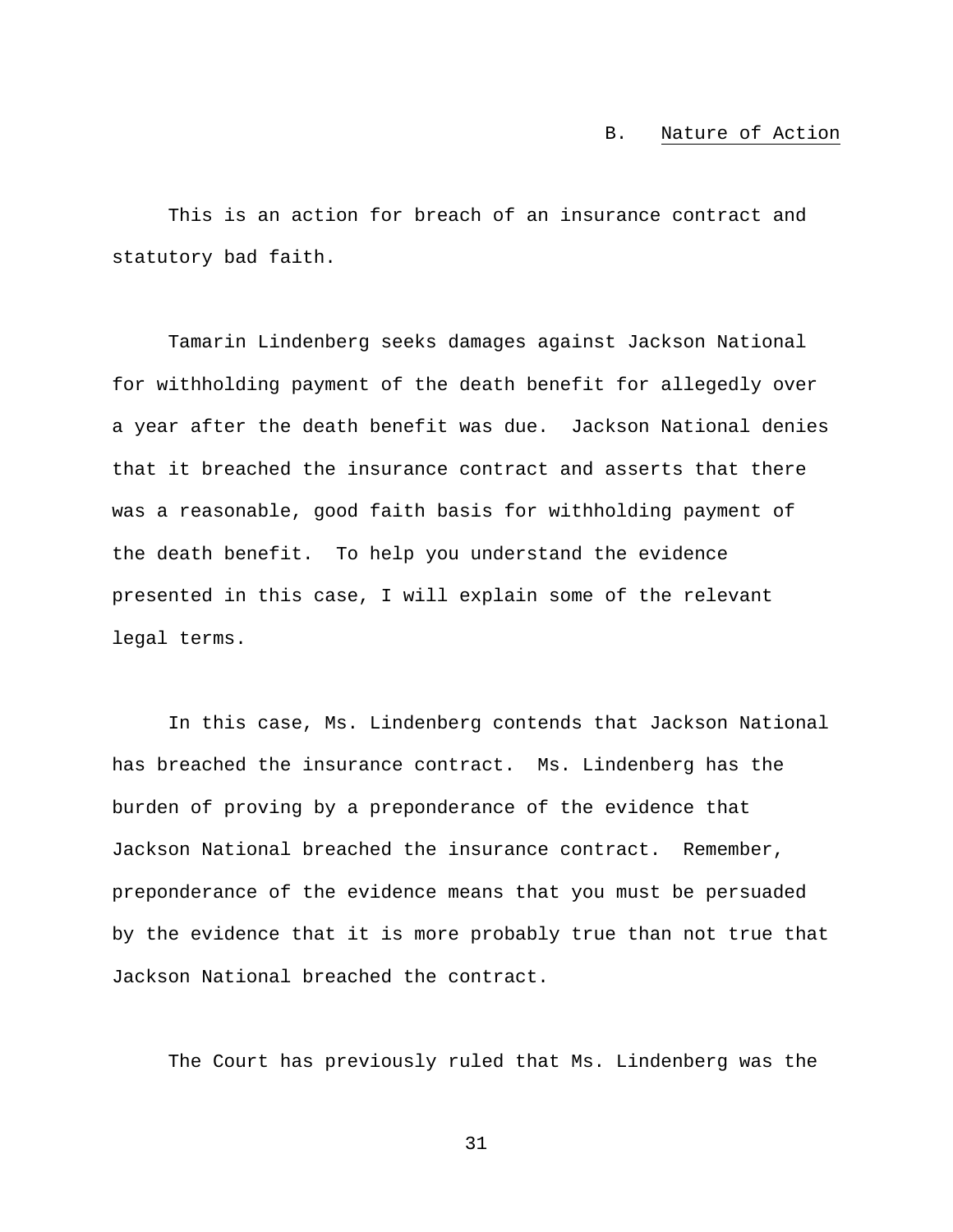sole beneficiary of the insurance policy. The Court also ordered payment of the death benefit to Ms. Lindenberg, and Jackson National paid the full death benefit to Ms. Lindenberg at that time.

Ms. Lindenberg has brought three claims against Jackson National based on Jackson National's withholding of the death benefit. The first claim is for breach of contract. The second claim is for statutory bad faith. The third claim is for punitive damages based on a finding of breach of contract.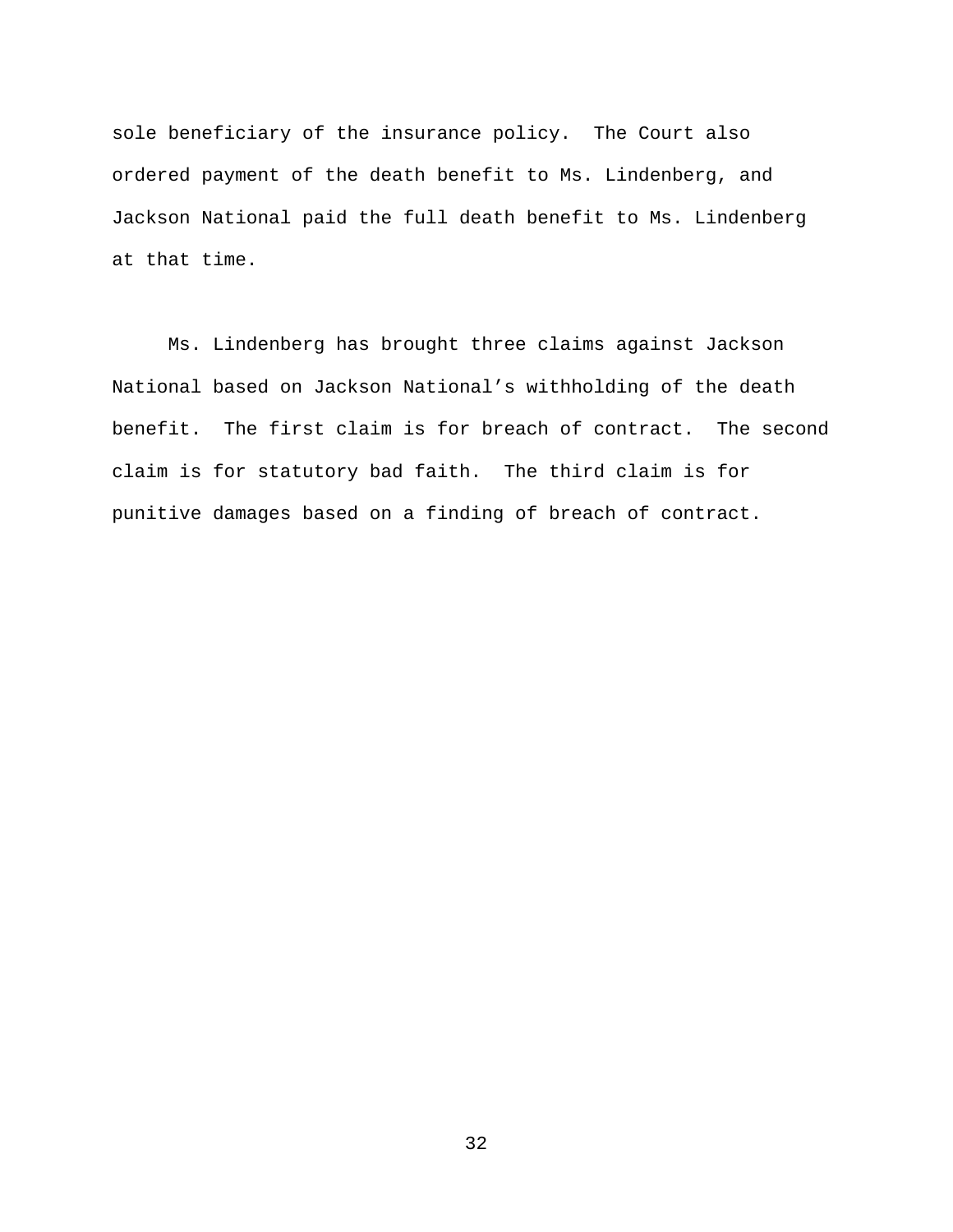### C. Breach of Contract

Plaintiff has alleged breach of contract by the Defendant. The essential elements of any breach of contract claim include (1) the existence of an enforceable contract, (2) nonperformance amounting to a breach of the contract, and (3) damages caused by the breach of the contract.

The life insurance policy at issue in this case represents a valid, enforceable contract. If a party does not perform according to the contract terms, that party has committed a breach of the contract. Any unexcused breach of contract allows a non-breaching party to recover damages.

Insignificant or trivial deviations in performance do not amount to a breach. In order to be a "breach" under these instructions, the action or inaction by the non-performing party (the party "in breach" of the contract) must be material in the overall context of the contract terms you are considering. In determining whether a breach is material, the following factors should be considered: (1) the extent to which the injured party will be deprived of the expected benefit of the contract; (2)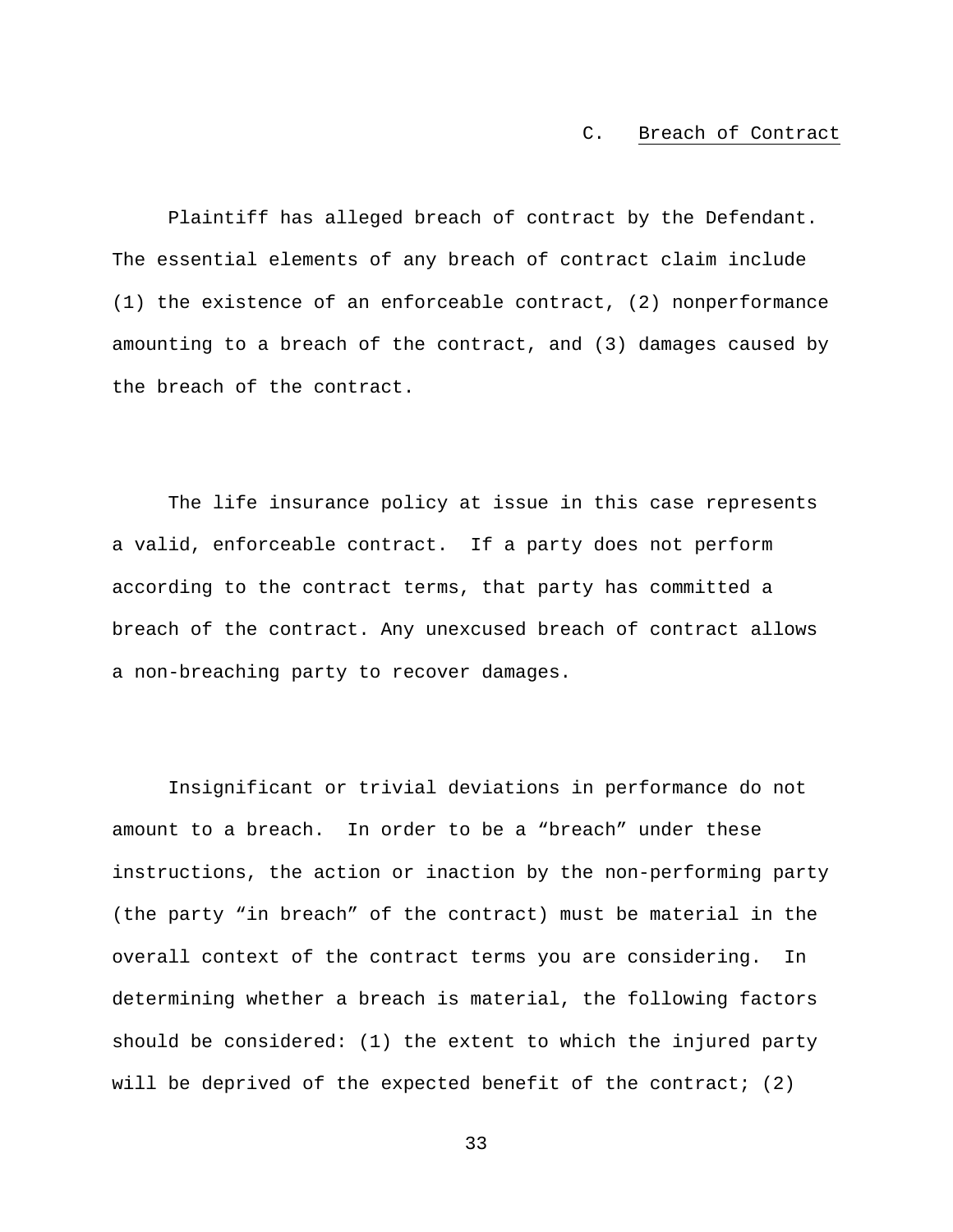the extent to which the injured party can be adequately compensated for loss of benefit; (3) the extent to which the non-performing party will suffer forfeiture; (4) the likelihood that the non-performer will cure the failure, taking into account the circumstances including any reasonable assurances; and (5) the extent to which the behavior of the non-performing party comports with standards of good faith and fair dealing.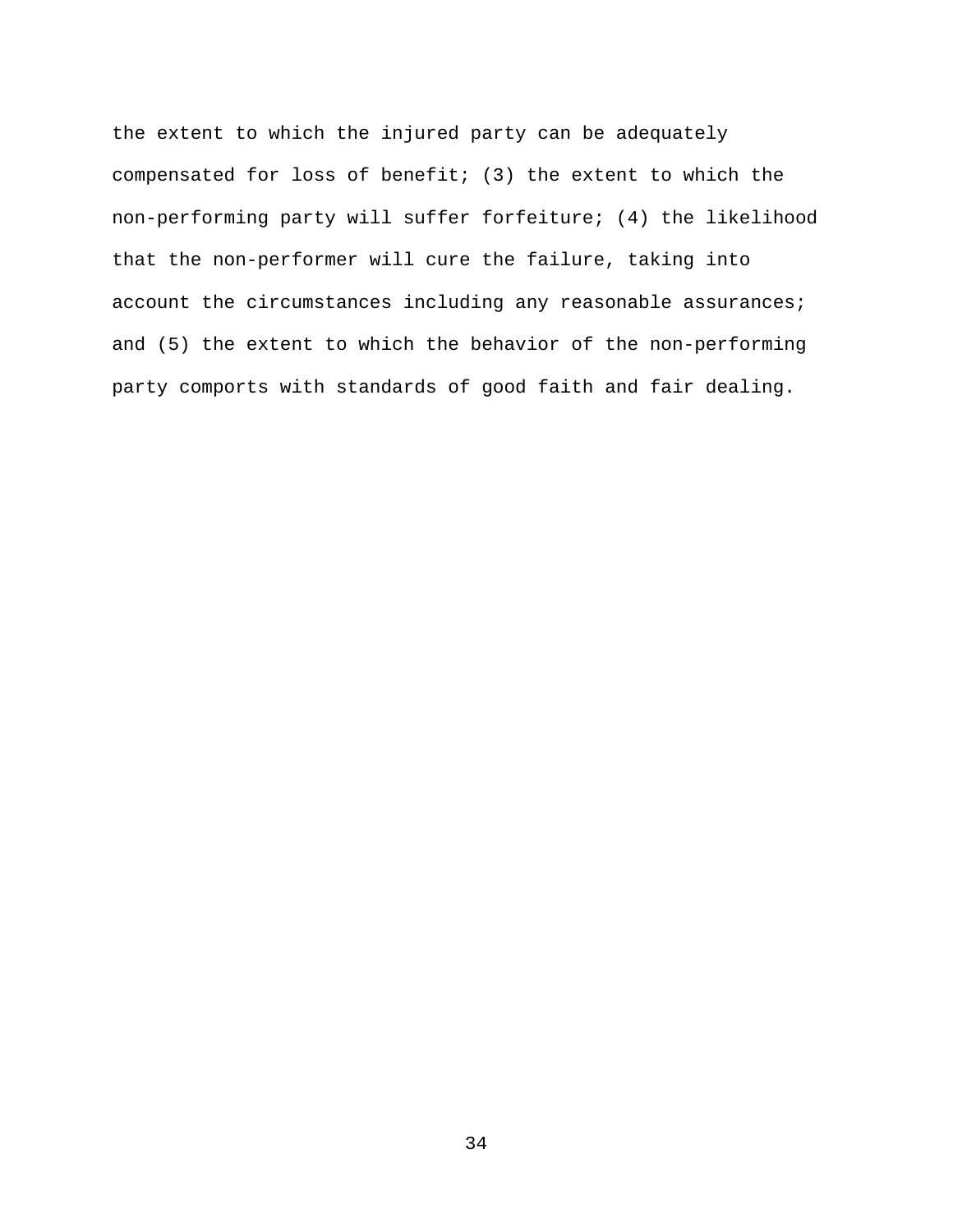### D. Breach of Contract – Actual Damages

It is my duty to instruct you as to the proper measure of damages to be applied in this case for breach of contract. By instructing you regarding damages, I am not indicating, one way or the other, that I have any opinion regarding whether or not damages should be awarded in this case.

When a contract is breached, the plaintiff is entitled to be placed in as good a position as would have been occupied had the contract been fulfilled in accordance with its terms. The plaintiff is not entitled to be put in a better position by a recovery of damages for breach of contract than would have been realized had there been full performance. The damages to be awarded are those that may fairly and reasonably be considered as arising out of the breach or those that may reasonably have been in the contemplation of the parties when the contract was made. Damages that are remote or speculative may not be awarded.

In this case, the Defendant has already paid the Plaintiff the amount of the death benefit plus interest pursuant to court order. If you find the Defendant breached the insurance policy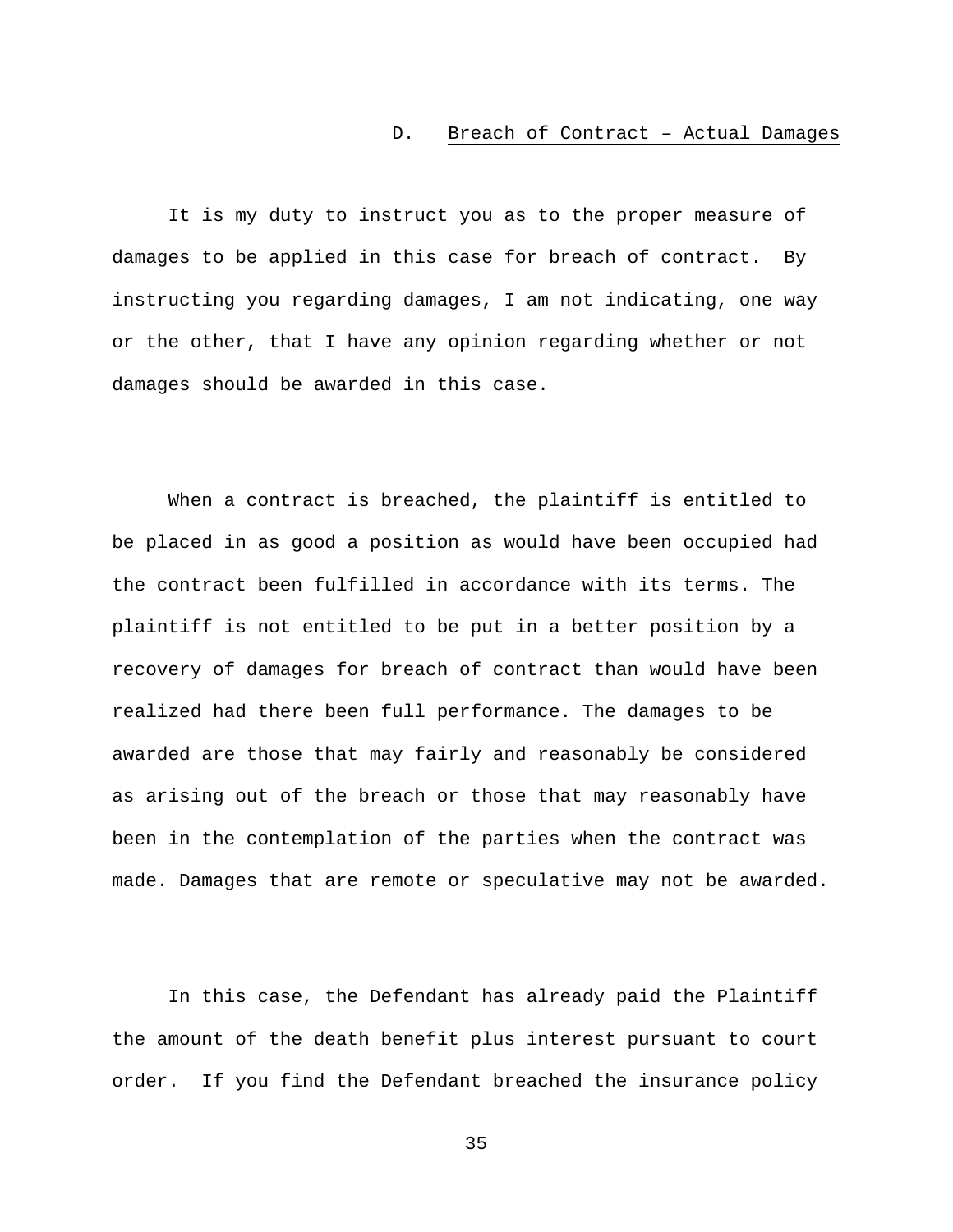because payment was due prior to the actual payment by Defendant on May 29, 2014, you may find that the actual damages of Defendant's breach amounted to the death benefit plus interest.

Each damage element is separate from the others. Actual damages arising from a breach of contract are separate from bad faith damages and punitive damages. You may not duplicate damages for any element by also including that same loss or harm in another element of damage.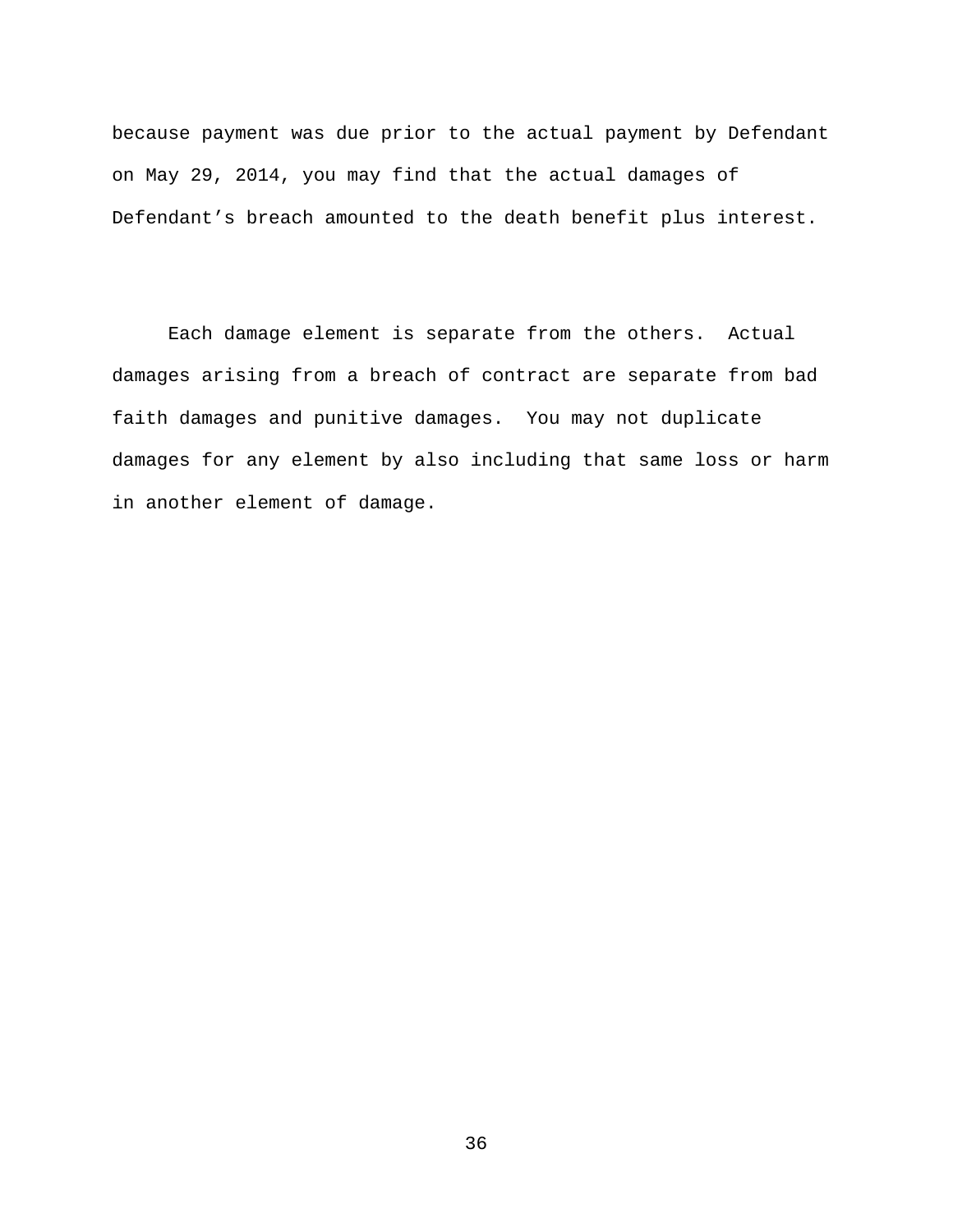## E. Policy Shall Contain Entire Contract

Every policy of insurance, issued to or for the benefit of any citizen or resident of the State of Tennessee by any insurance company or association doing business in Tennessee, shall contain the entire contract of insurance between the parties to the contract, and every contract so issued shall be held as made in Tennessee and construed solely according to the laws of this state.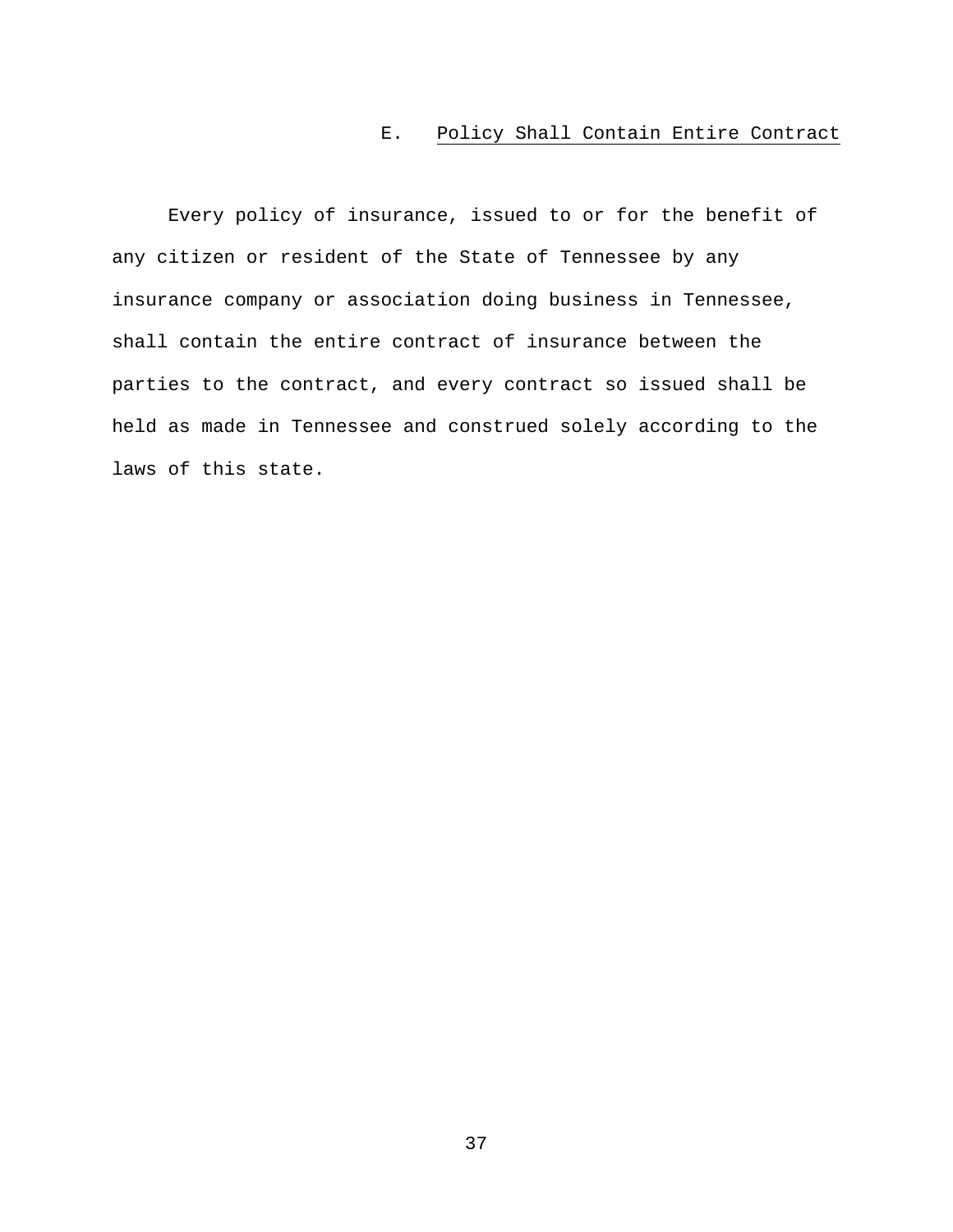### F. May 19, 2014 Court Order

On May 19, 2014, the Court entered an order that dismissed Defendant Jackson National Life Insurance Company's interpleader complaint and required Jackson National to pay Plaintiff Tamarin Lindenberg the death benefit of \$350,000 plus interest. The Court dismissed Jackson National's complaint for interpleader for two reasons. First, the Court found that the Marital Dissolution Agreement (MDA) did not change Tamarin Lindenberg's status as the primary beneficiary of the policy at issue in this case. Second, the Court found that Thomas Lindenberg's children were not adverse claimants to the Jackson National policy because they had waived their rights to the policy benefits. The Court concluded that Mary Angela Lindenberg Williams, Thomas Lindenberg's adult child, waived her rights based on the waiver she signed on April 7, 2013 and on the affidavit she signed on September 20, 2013. Zachary and Sophie Lindenberg waived their rights based on the waivers and affidavits signed by Zachary and Sophie Lindenberg's guardians ad litem James and Kimberly Griffith. Those waivers and affidavits were notarized on February 7, 2014.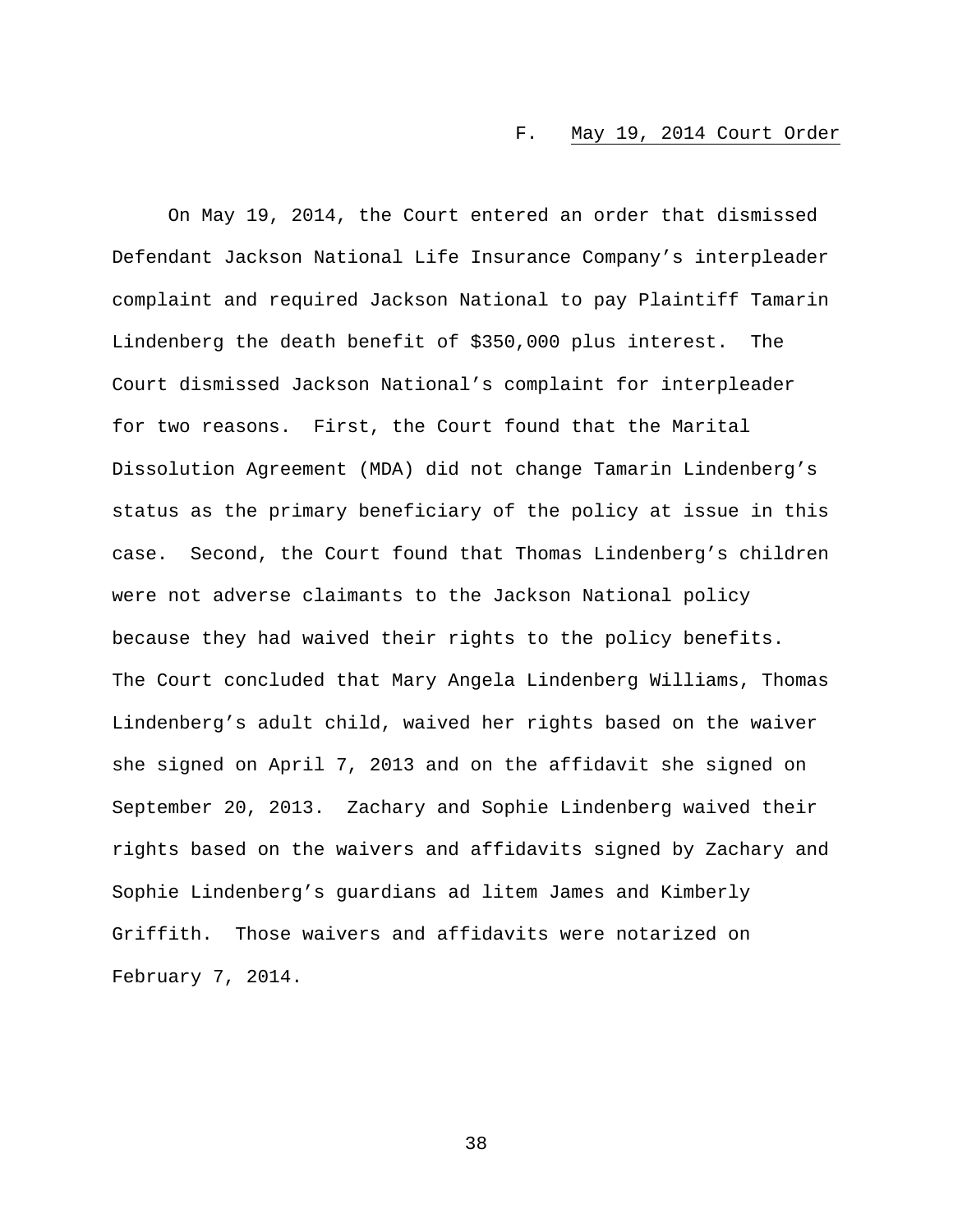In the Order, the Court did not decide whether Jackson National breached the insurance policy or whether Jackson National acted in bad faith. Those determinations are entirely for you to decide.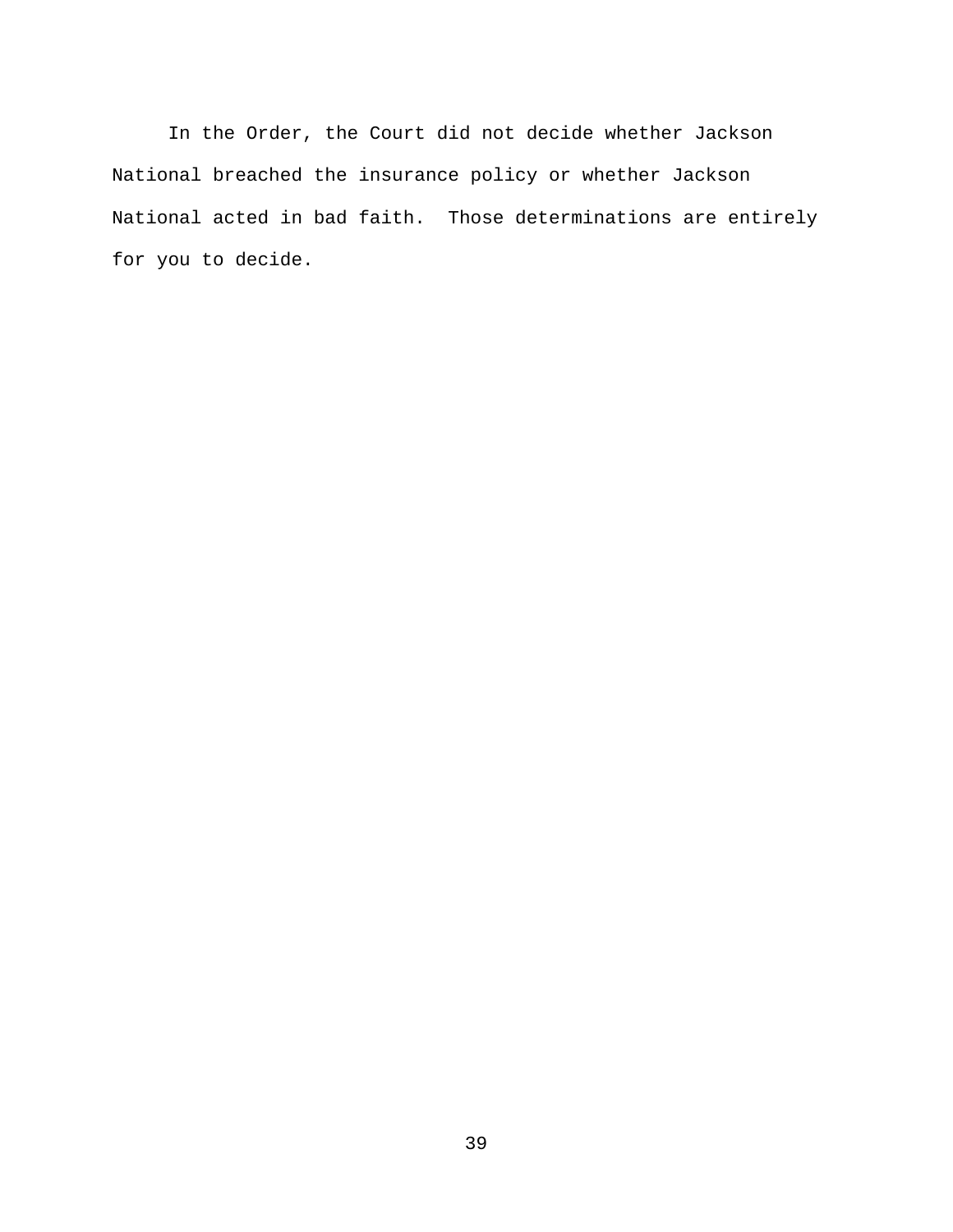#### G. Bad Faith Insurance Claim

Ms. Lindenberg claims that Jackson National is liable for damages under the Tennessee Bad Faith Statute.

An insurance company owes to its policy holders the duty to use good faith and diligence in responding to claims. A penalty may be assessed against an insurance company that fails to act in good faith by refusing to pay a claim filed against an insurance policy.

Before a policy holder may recover a penalty for lack of good faith, the policy holder must show that (1) the policy of insurance has, by its terms, become due and payable, (2) a formal demand for payment was made, (3) the policy holder waited 60 days after making the formal demand before filing suit (unless there was a refusal to pay prior to the expiration of the 60 days), and (4) the refusal to pay was not in good faith.

An insurance company did not use good faith if it frivolously or unjustifiably refused to comply with the policy holder's demand to pay according to the terms of the policy. If there is any reasonable ground for the insurance company's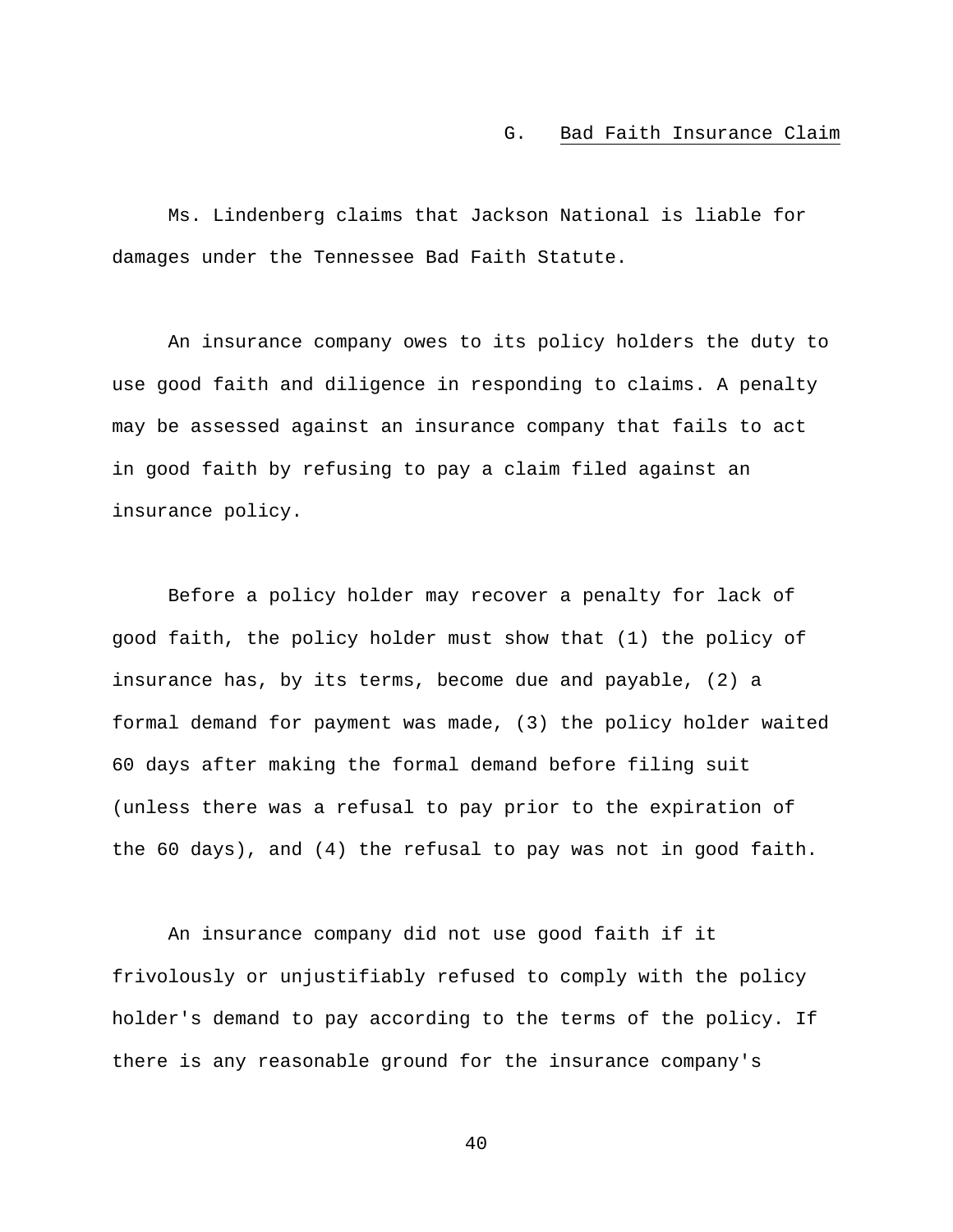failure to pay the claim, the insurance company has acted in good faith. Negligence, which is the failure to use ordinary care, does not in itself constitute bad faith. The insurance company's negligence or lack of negligence, however, may be a factor in determining whether the insurance company failed to act in good faith.

The Plaintiff has the burden of proving the lack of good faith of the insurance company in denying payment on the insurance policy.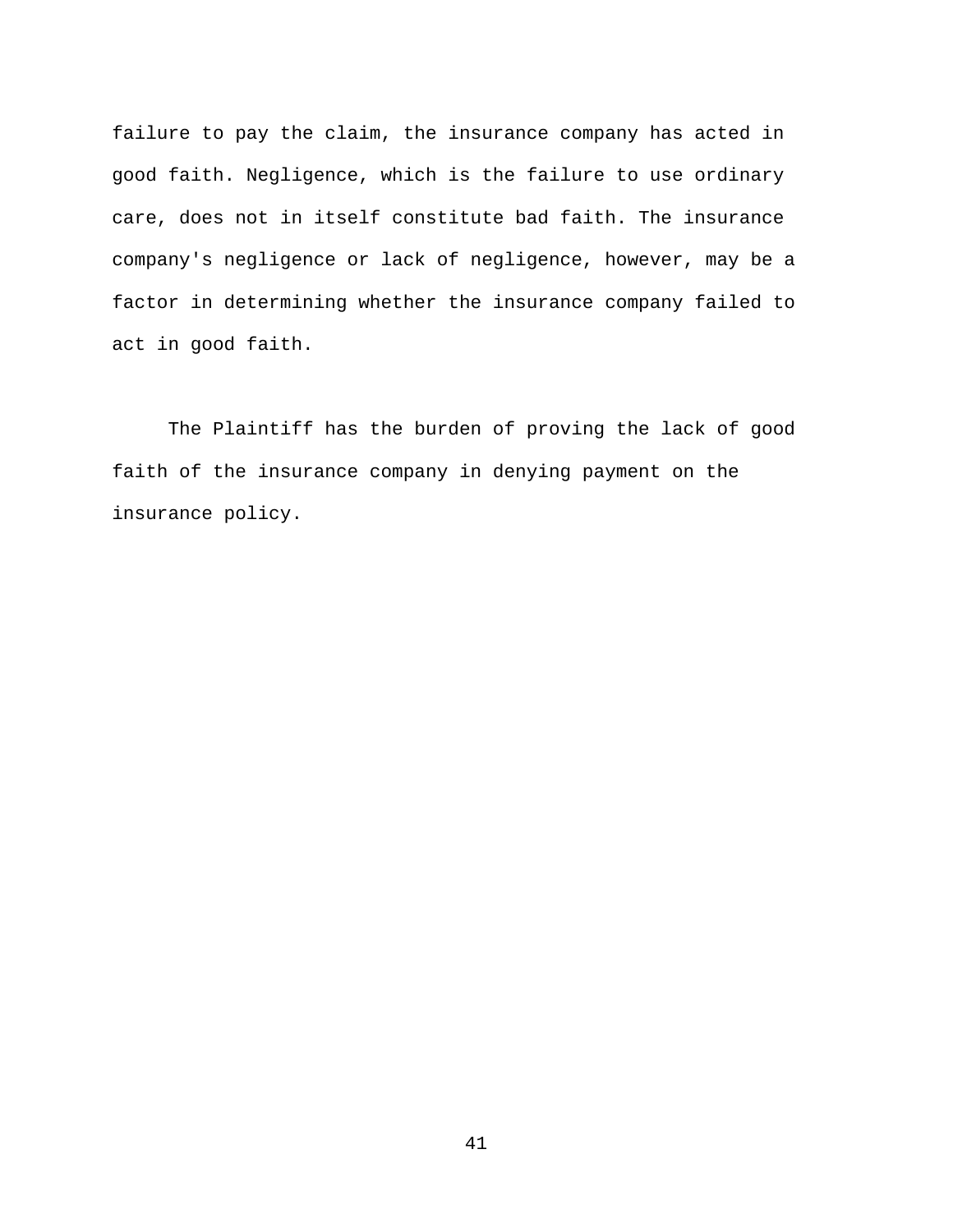#### H. Bad Faith Insurance Claim - Damages

It is my duty to instruct you as to the proper measure of damages to be applied in this case for bad faith. By instructing you regarding damages, I am not indicating, one way or the other, that I have any opinion regarding whether or not damages should be awarded in this case.

If you find the insurance company failed to act in good faith, the Plaintiff may recover additional damages from the insurance company measured by the additional expense, loss, or injury including attorney fees inflicted on the Plaintiff by the insurance company's conduct. The additional amount cannot exceed 25% of the face value of the policy. In this case, the policy's face value is \$350,000. Therefore, the additional amount cannot exceed \$87,500.

Remember, each damage element is separate from the others. Damages arising from the Defendant's bad faith are separate from actual damages and punitive damages. You may not duplicate damages for any element by also including that same loss or harm in another element of damage.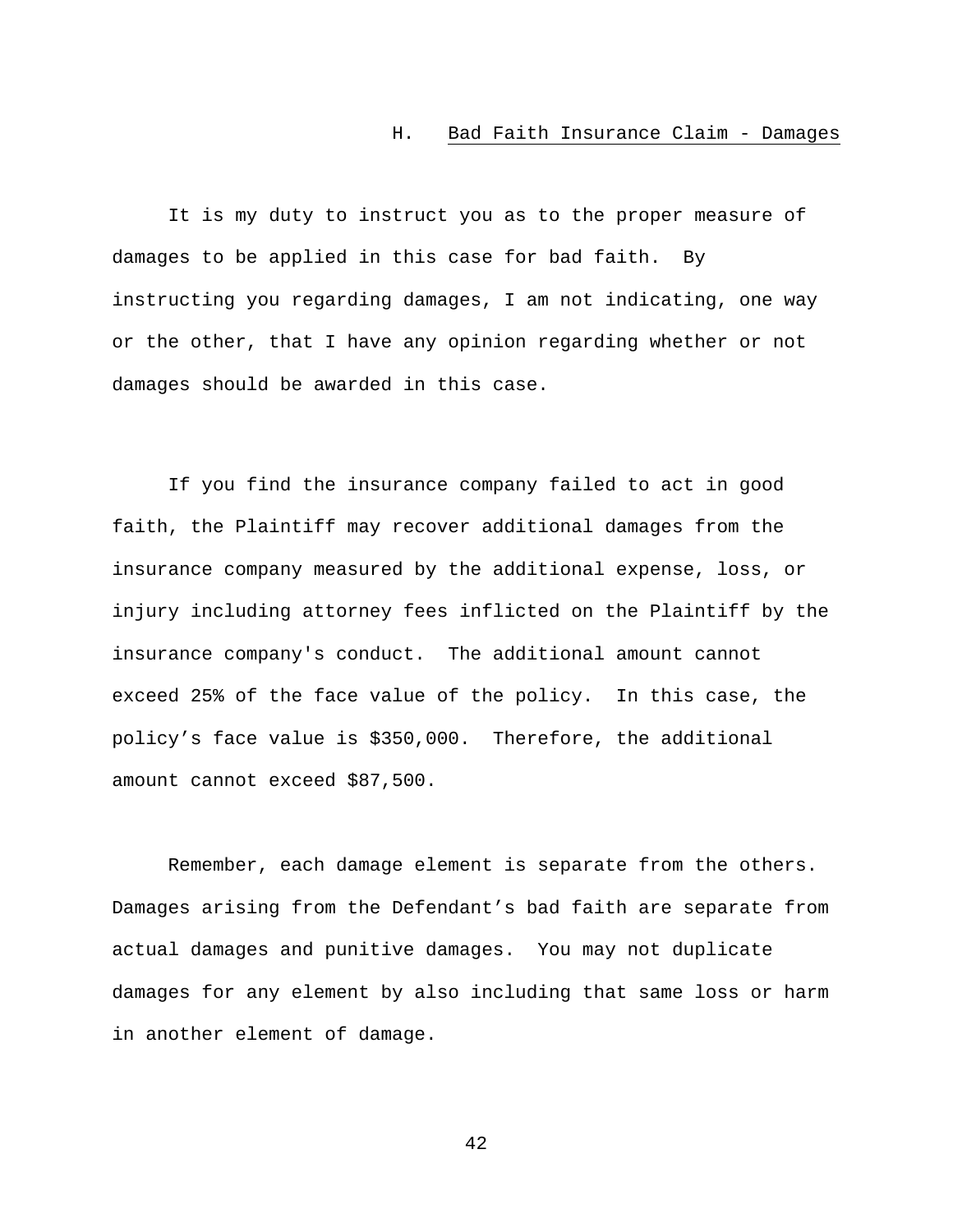# I. Insurance Companies May Be Liable to Persons Not Listed on the Face of an Insurance Policy

When considering whether Defendant acted in good faith or bad faith, you should know that some courts have held that where a person who has died previously agreed to maintain insurance coverage on children or an ex-spouse through a marital dissolution agreement but failed to do so, those persons covered in that marital dissolution agreement could sue the insurance company for those proceeds despite others being named the beneficiaries of the policies.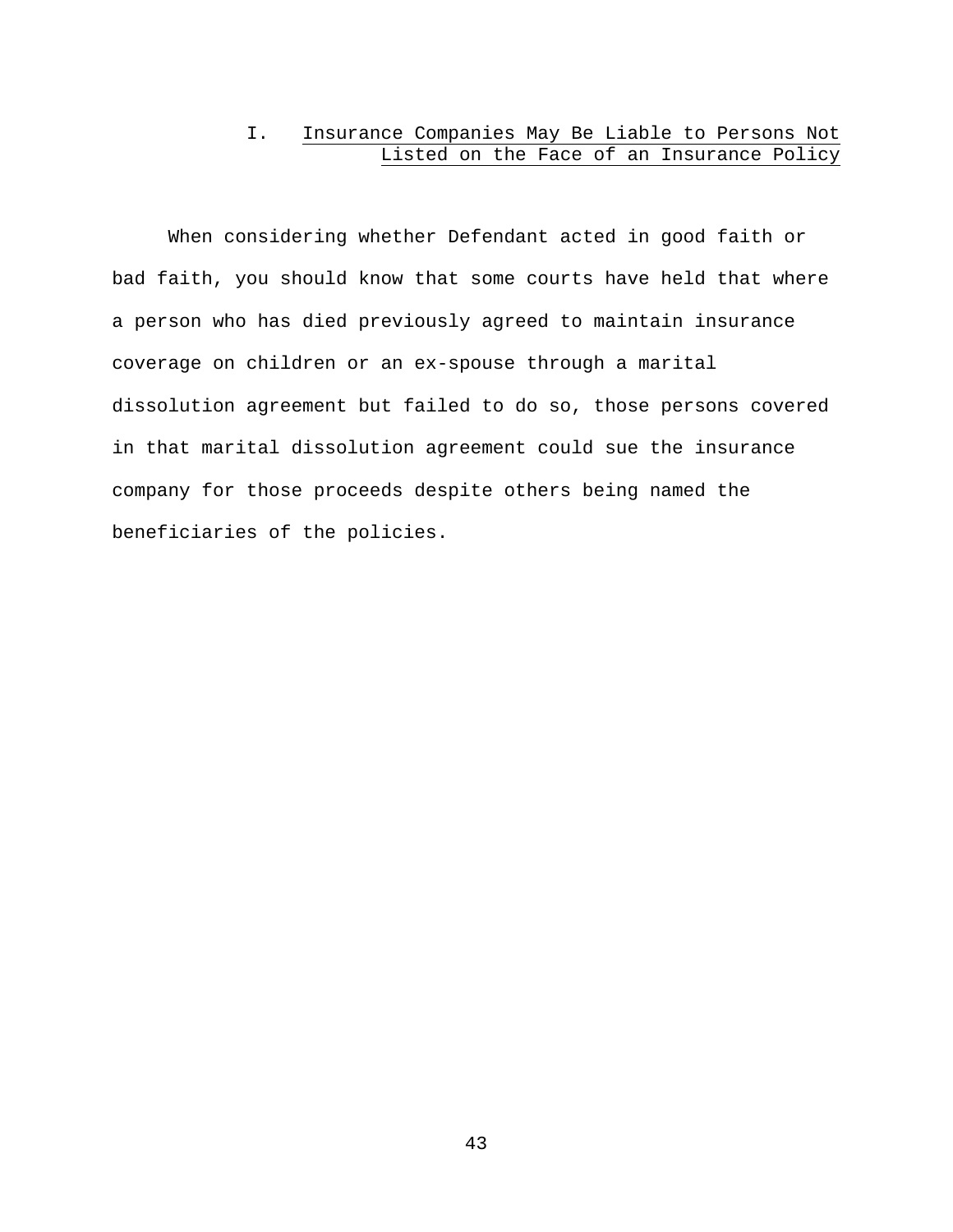#### J. Punitive Damages

Plaintiff has asked that you make an award of punitive damages, but this award may be made only under the following circumstances. You may consider an award of punitive damages only if you find that the plaintiff has suffered actual damage as a legal result of the defendant's fault and you have made an award for compensatory damages.

The purpose of punitive damages is not to further compensate the plaintiff but to punish a wrongdoer and deter others from committing similar wrongs in the future. Punitive damages are reserved for egregious conduct. Punitive damages may be considered if, and only if, the plaintiff has shown by clear and convincing evidence that a defendant has acted intentionally, recklessly, maliciously, or fraudulently.

Clear and convincing evidence is a higher standard than preponderance of the evidence. To prove an issue by clear and convincing evidence, the party having that burden of proof must show that the proposed conclusion is highly probable and that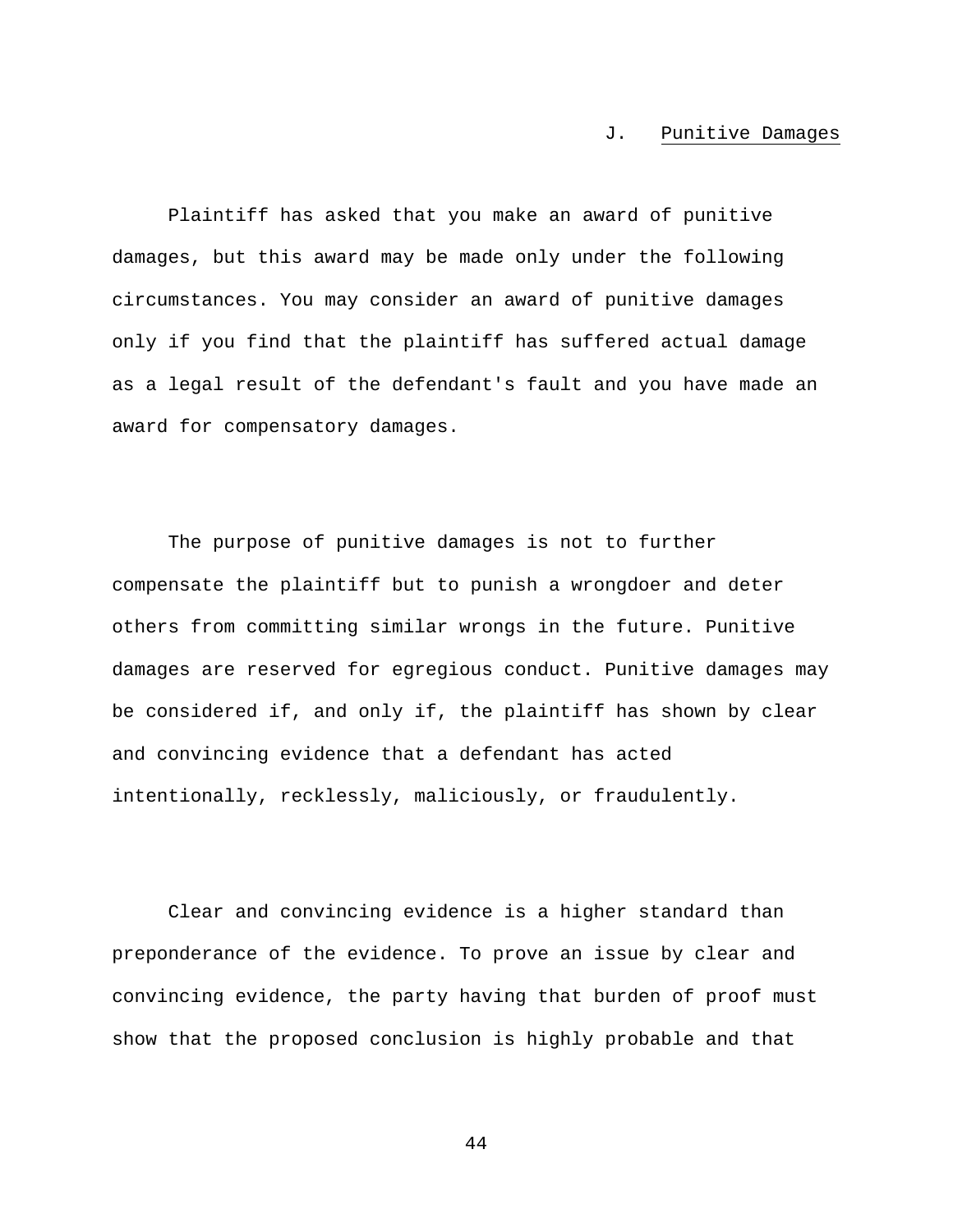there is no serious or substantial doubt about the correctness of the conclusions drawn from the evidence.

A person acts intentionally when it is the person's purpose or desire to do a wrongful act. A parties' intentional breach of contract by itself is not a wrongful act sufficient for awarding punitive damages. Rather, a wrongful act is an act done with a bad motive or so recklessly as to imply a disregard of social obligations.

A person acts recklessly when the person is aware of, but consciously disregards a substantial and unjustifiable risk of injury or damage to another. Disregarding the risk must be a gross deviation from the standard of care that an ordinary person would use under all the circumstances.

A person acts maliciously when the person is motivated by ill will, hatred or personal spite.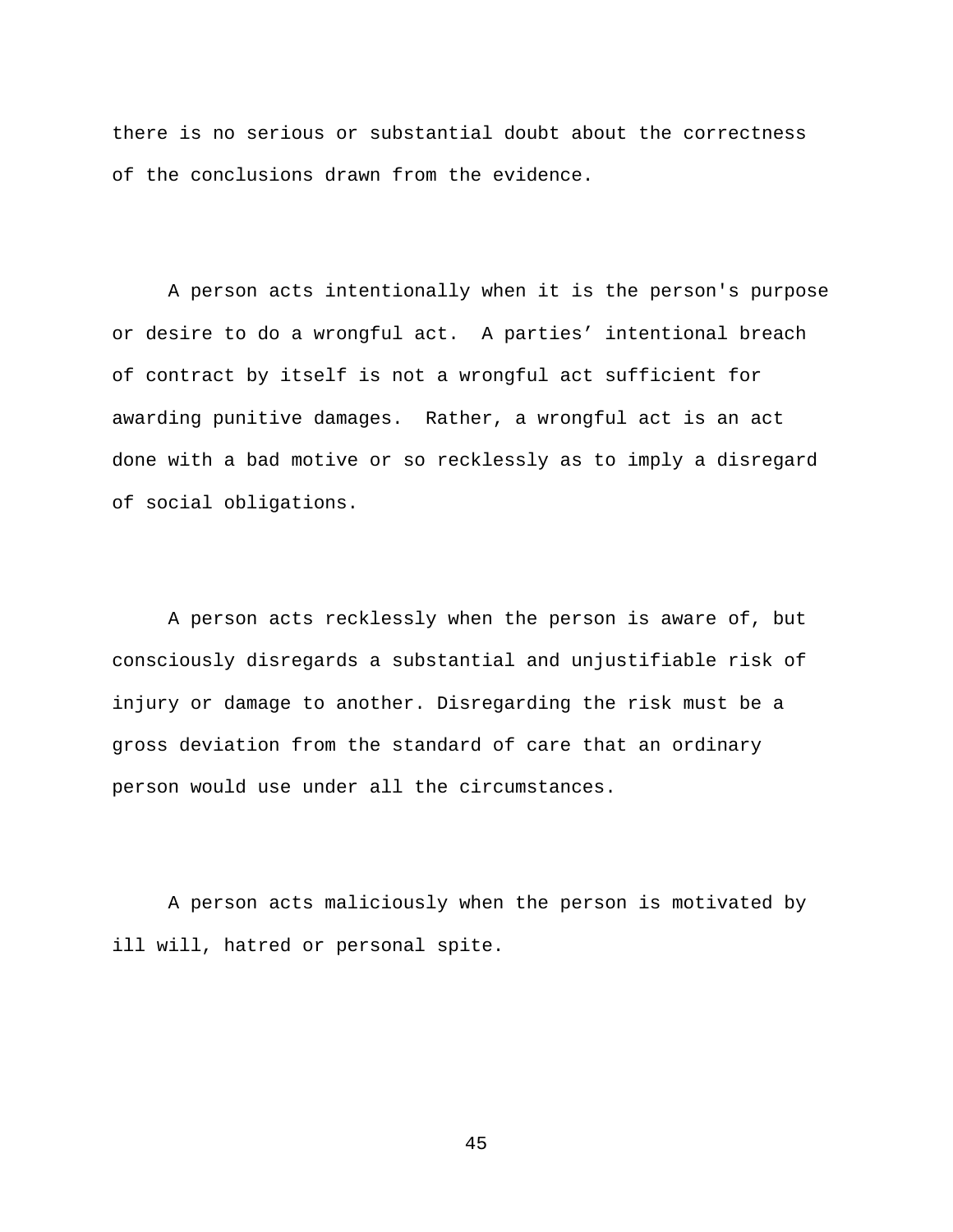A person acts fraudulently when: (1) the person intentionally either misrepresents an existing material fact or causes a false impression of an existing material fact to mislead or to obtain an unfair or undue advantage; and (2) another person suffers injury or loss because of reasonable reliance upon that representation.

If you decide to award punitive damages, you will not assess an amount of punitive damages at this time. You will, however, report your finding to the court.

Each damage element is separate from the others. Punitive damages arising from a breach of contract are separate from actual damages and bad faith damages. You may not duplicate damages for any element by also including that same loss or harm in another element of damage.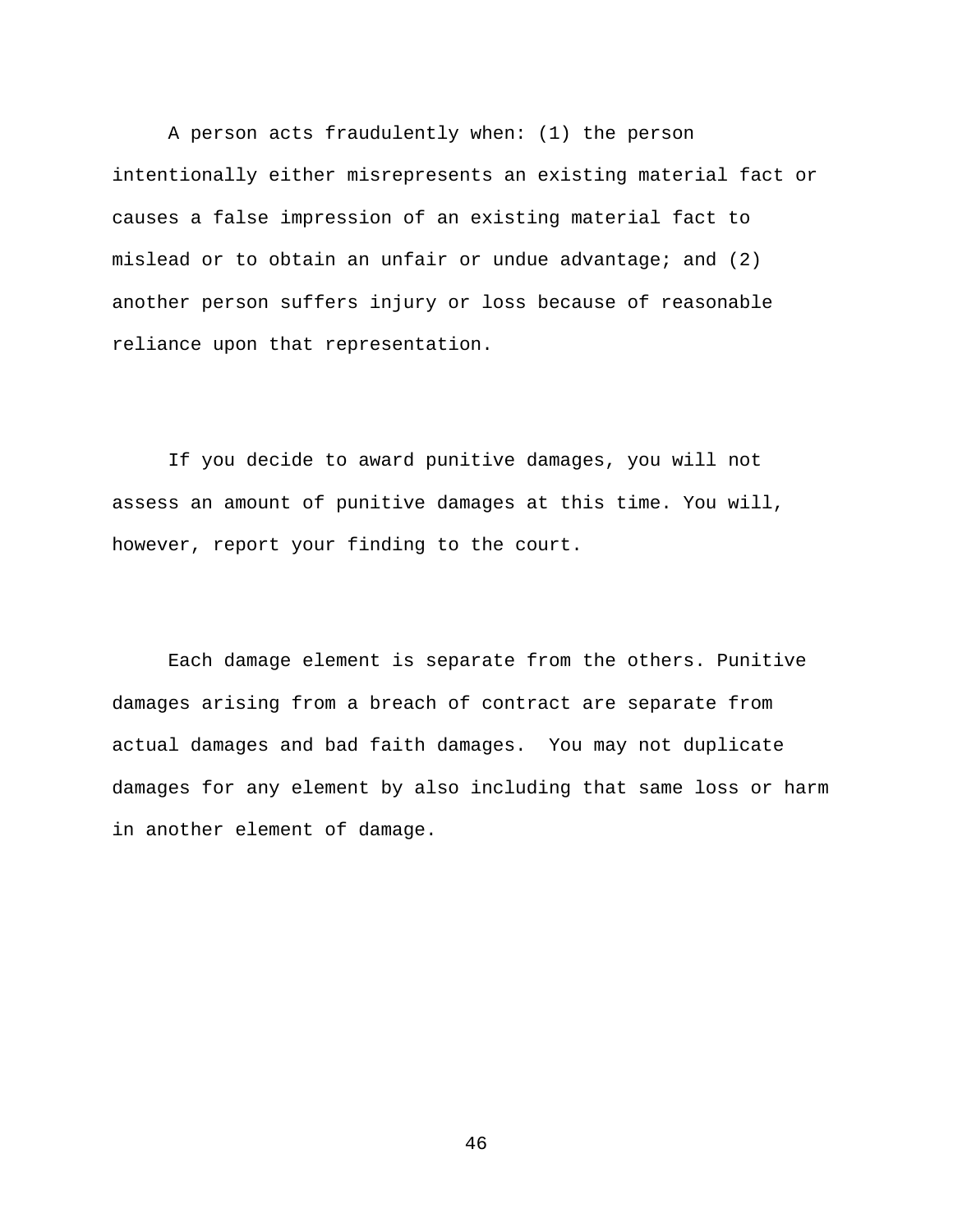# K. Interpleader

You heard discussion in the proof about an interpleader. An interpleader is a special type of case that allows one party to resolve competing claims of two or more persons to a limited fund of money. It permits a party to avoid the possibility of being exposed to defending multiple claims to a limited fund or property. In an interpleader, the Court determines the respective rights of the claimants to the fund or property at stake.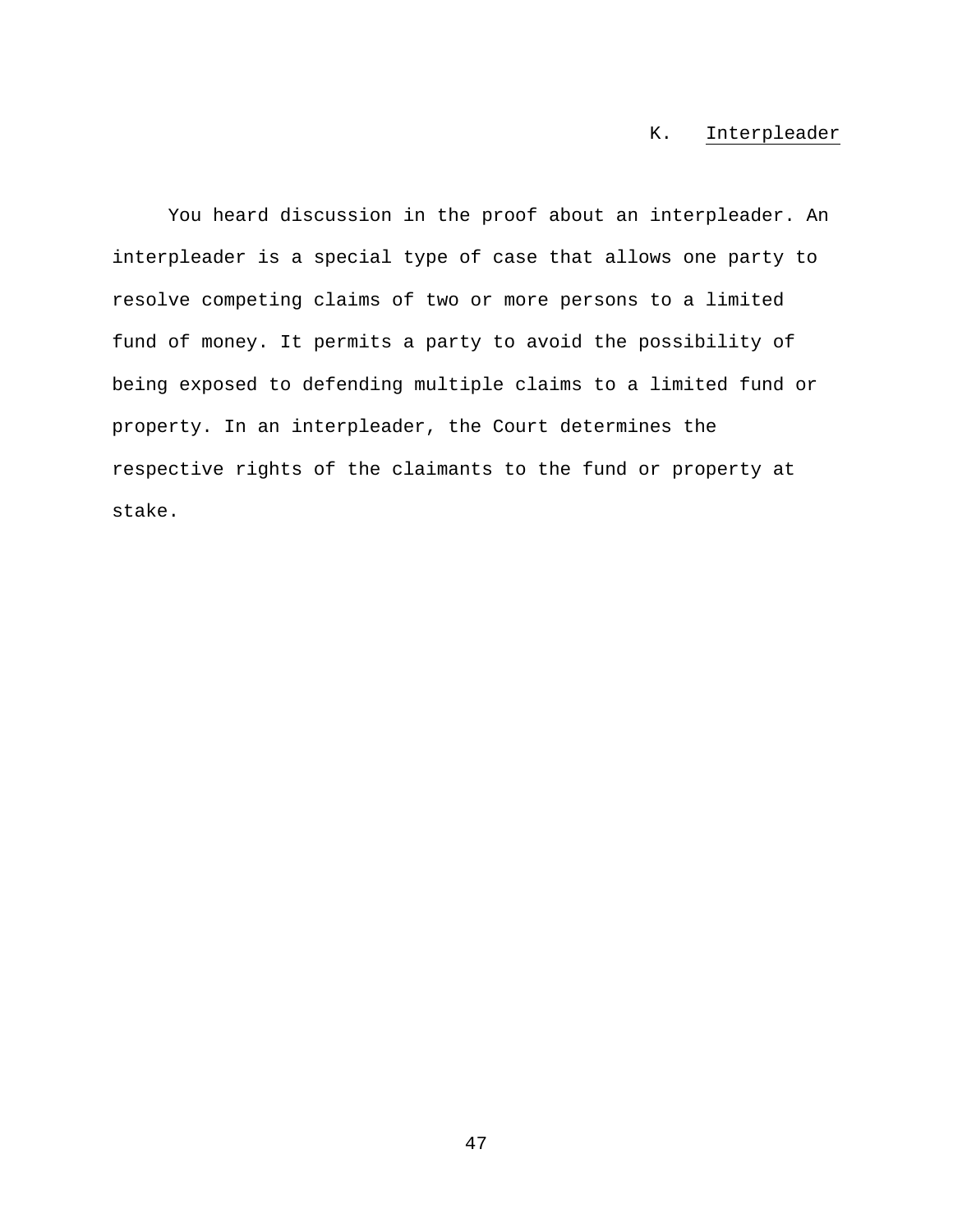### **IV. ROLE OF THE JURORS**

Your attitude and conduct at the beginning of your deliberations are very important. It is rarely productive for any juror to immediately announce a determination to hold firm for a certain verdict before any deliberations or discussions take place. Taking that position might make it difficult for you to consider the opinions of your fellow jurors or change your mind, even if you later decide that you might be wrong. Please remember that you are not advocates for one party or another. You are the judges of the facts in this case.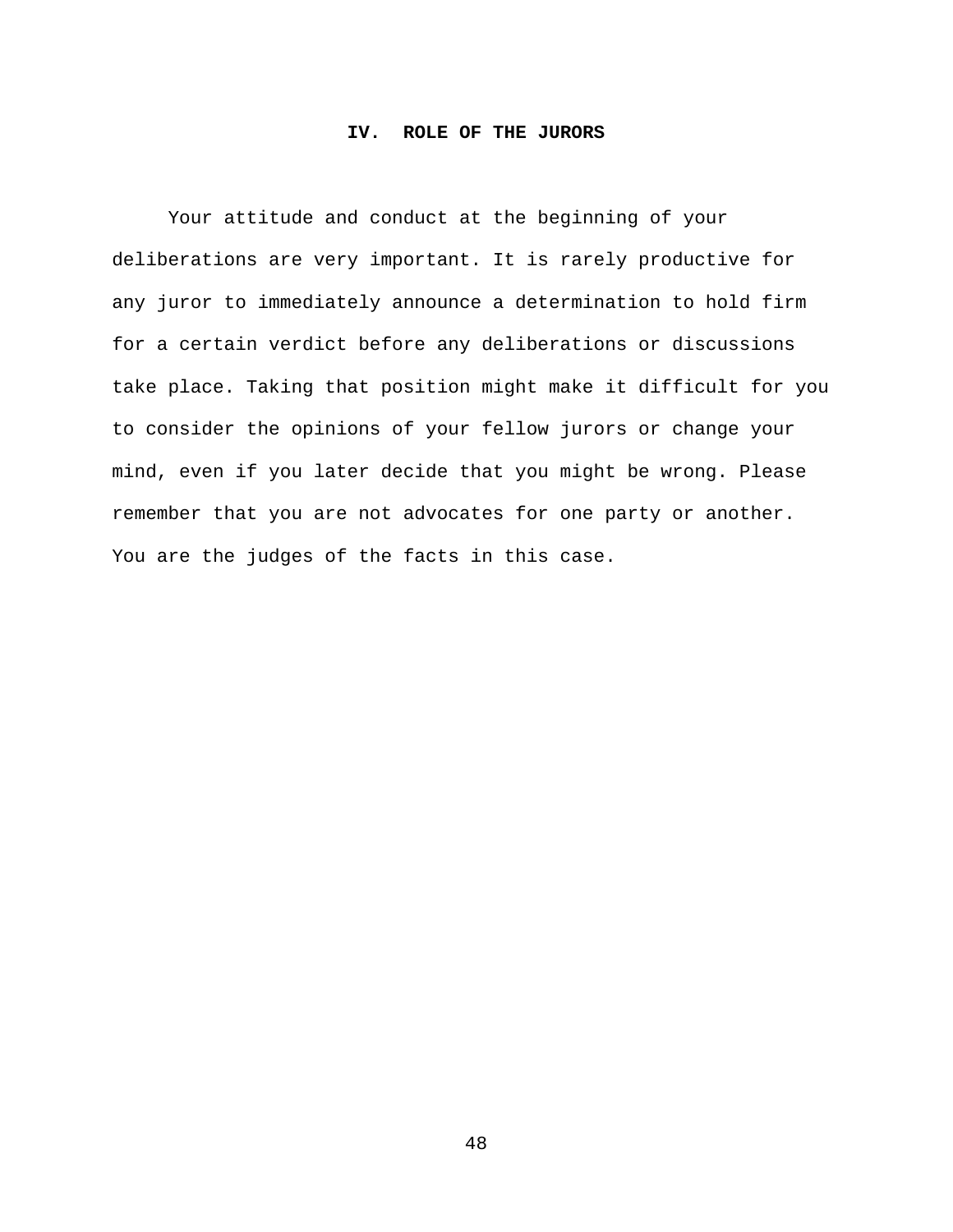#### **V. VERDICT**

 Finally, ladies and gentlemen, we come to the point where we will discuss the form of your verdict and the process of your deliberations. You will be taking with you to the jury room a verdict form that will reflect your findings. The verdict form reads as follows:

## [Read Verdict Form]

 You will be selecting a presiding juror after you retire to the jury room. That person will preside over your deliberations and be your spokesperson here in court. When you have completed your deliberations, your presiding juror will fill in and sign the verdict form.

Each of you should deliberate and vote on each issue to be decided.

Before you return your verdict, however, each of you must agree on the answer to each question so that each of you will be able to state truthfully that the verdict is yours.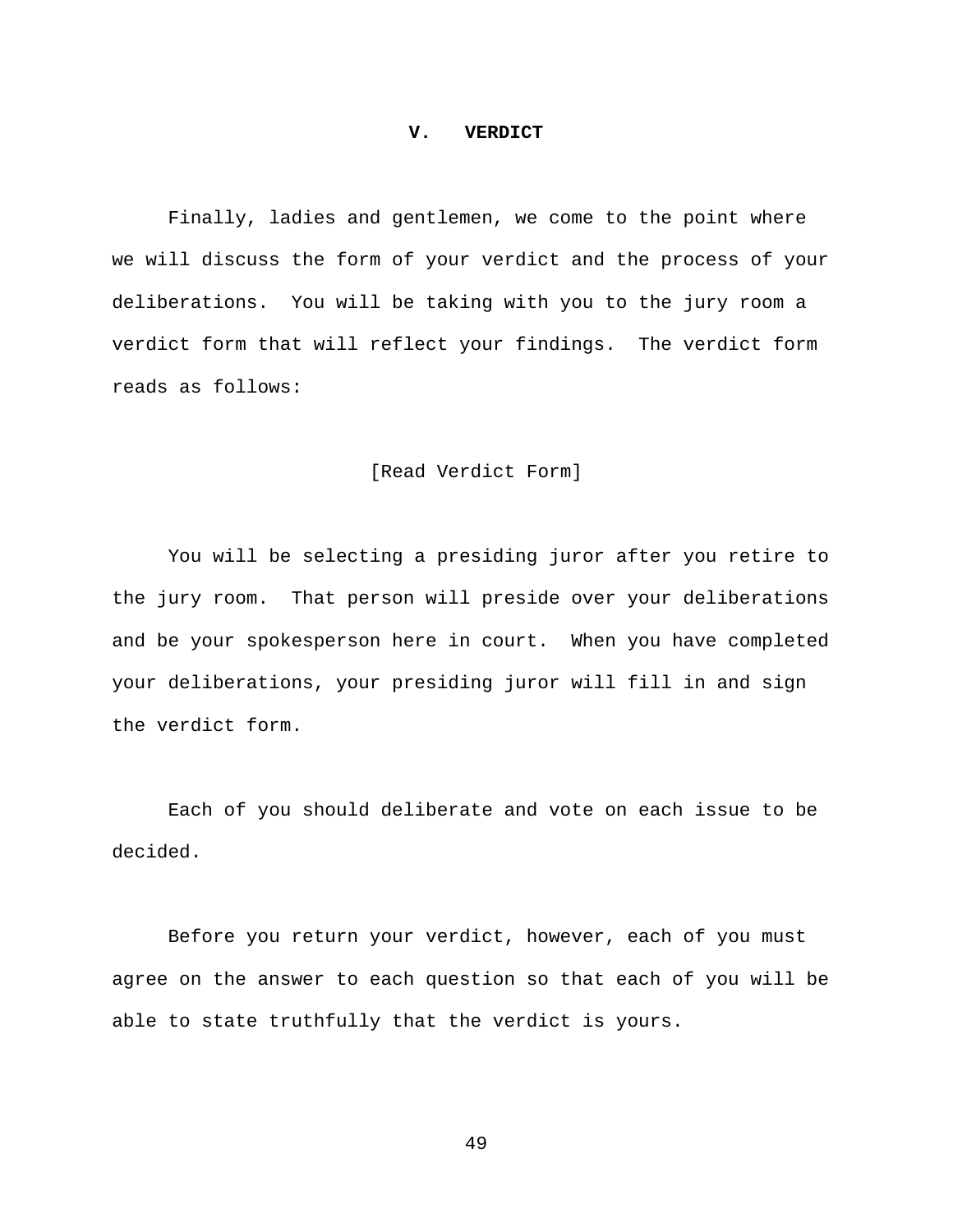The verdict you return to the Court must represent the considered judgment of each juror. In order to return a verdict, it is necessary that each juror agree to each answer. Your verdict must be unanimous.

It is your duty to consult with one another and to reach an agreement if you can do so without violence to individual judgment. Each of you must decide the case for yourself, but do so only after an impartial consideration of the evidence with your fellow jurors. In the course of your deliberations, do not hesitate to re-examine your own views and to change your opinion if you are convinced that it is not correct. But do not surrender your honest conviction as to the weight or effect of evidence solely because of the opinion of your fellow jurors, or for the mere purpose of returning a verdict.

 We will be sending with you to the jury room all of the exhibits in the case. You may have not seen all of these previously and they will be there for your review and consideration. You may take a break before you begin deliberating, but do not begin to deliberate and do not discuss the case at any time unless all of you are present together in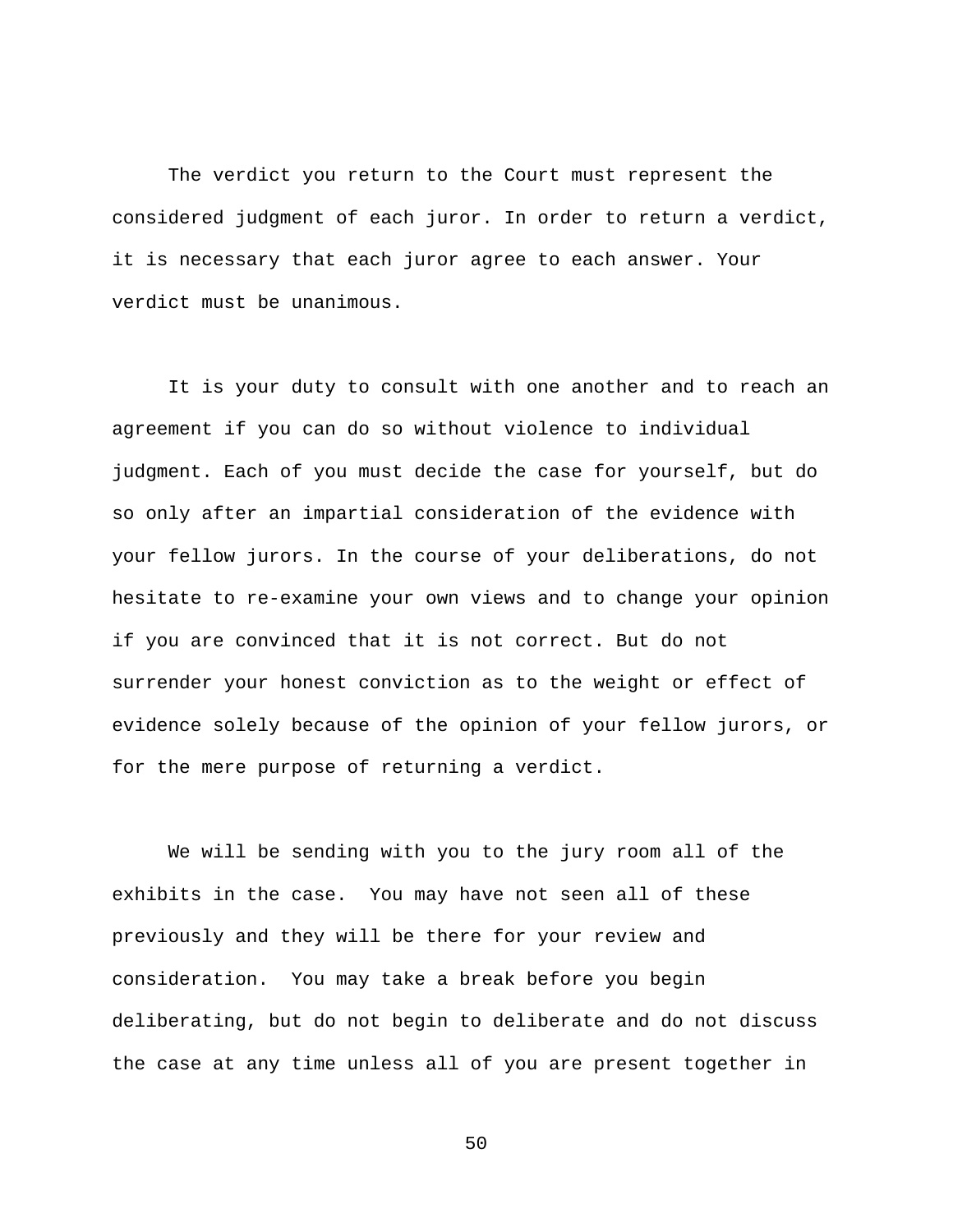the jury room. Some of you have taken notes. I remind you that these are for your own individual use only and are to be used by you only to refresh your recollection about the case. They are not to be shown to others or otherwise used as a basis for your discussion about the case.

If a question arises during deliberations and you need further instructions, please print your question on a sheet of paper, knock on the door of the jury room, and give the question to my court officer.

I will read your question and I may call you back into the courtroom for additional instructions. Please understand that I may only answer questions about the law and I cannot answer questions about the evidence.

I remind you that you are to decide this case based only on the evidence you have heard in court and on the law I have given you. You are prohibited from considering any other information and you are not to consult any outside sources for information. You must not communicate with or provide any information, photographs or video to anyone by any means about this case or your deliberations. You may not use any electronic device or